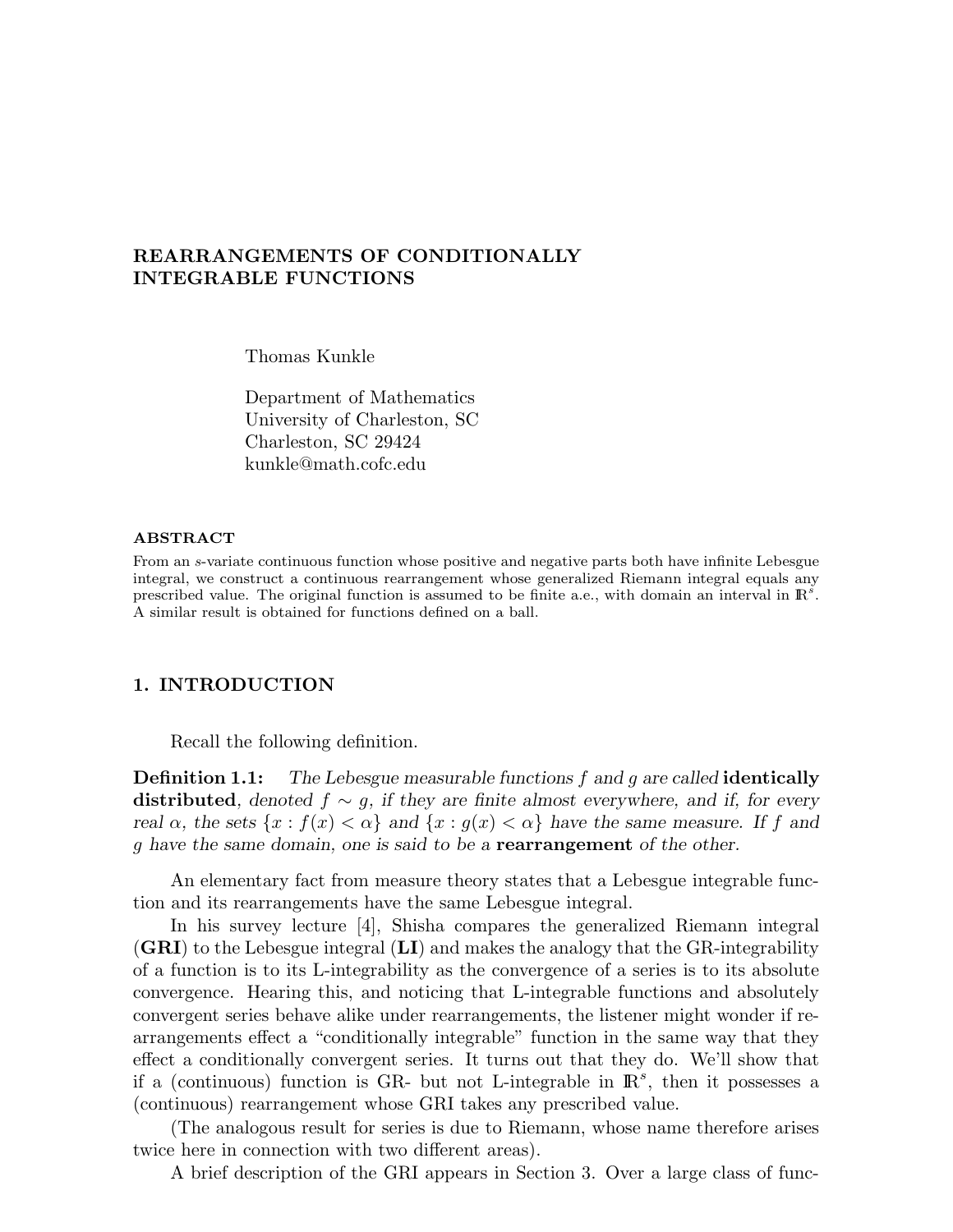tions, the GRI is identical to the LI. For instance, if  $f \geq 0$ , then the GRI and LI of f over the Lebesgue measurable set  $E \subseteq \mathbb{R}^s$  are the same, in the sense that the existence of one implies the existence of the other and their equality. If  $|f|$  is integrable in either sense, then the GRI and LI of f exist and are equal.

However, there are functions which are not absolutely integrable in either sense, but which are GR-integrable. Such a function has positive and negative parts with infinite GRI. Obviously, then, if  $f$  GR-integrable over the measurable set  $E$ , then we obviously cannot conclude that that it is  $GR$ -integrable on every subset of  $E$ . It is true, however, that if f is GR-integrable over the closed interval I in  $\mathbb{R}^s$  (defined in Section 2), then it is GR-integrable over every closed subinterval of  $I$ . Fubini's theorem for the GRI states that if a multivariate function is GR-integrable over a product of intervals, then its GRI is computable via iterated integration; absolute integrability is not required.

An interesting property of the GRI is its ability to give meaning to integrals that are improper in the L-sense. Consider, for example, the following result ([2], §1.5).

**Theorem 1.2:** Let  $f : [a, b] \to \mathbb{R}$  have a GRI on  $[a, s]$  for every  $s \in (a, b)$ . Then the GRI  $\int_a^b f dx$  exists if and only if the limit of GRIs  $\lim_{s\to b^-} \int_a^s f dx$  exists. Moreover, when they exist, the two are equal.

Thus, some singular integrals, i.e., integrals that exist only improperly in the L-sense, exist as proper GRIs—some, that is, but not all. For example, for every positive  $\epsilon$ ,  $\left(\int_{-1}^{-\epsilon} + \int_{\epsilon}^{1}\right)x^{-1} dx$  is zero, but  $x^{-1}$  is not GR-integrable on  $(-1, 1)$ . The following definition is made to include functions that are integrable in the GR- but not L-sense, as well as functions like  $f(x) = x^{-1}$  on  $(-1, 1)$ .

Definition 1.3: A Lebesgue measurable function f of s variables is conditionally **integrable** on the measurable set  $E$  if  $f$  is finite almost everywhere and if both Lebesgue integrals  $\int_E f^+$  and  $\int_E f^-$  are infinite.

Here  $f^+ := \max(f, 0)$  and  $f^- := \max(-f, 0)$ , the **positive part** and **negative part** of f. The integrability of f is said to be conditional since, as we shall show, the existence and value of the GRI varies among f's rearrangements.

### 2. NOTATION

We use := to denote definition, as in  $f(x) := x^2$ .

A sequence is said to converge if it has a limit in  $[-\infty, \infty]$ , and diverge otherwise.

We denote the domain of a function f by dom f; if  $M \subseteq \text{dom } f$ , then  $f|_M$  is the restriction of f to M. Denote the greatest integer, or floor, function by  $|\cdot|$ , and the identity function by  $(\cdot)$ . By **monotone**, we mean either nondecreasing or nonincreasing.

For  $x \in \mathbb{R}^s$ , we refer to the *i*th coordinate of x by  $x(i)$ ; subscripts are reserved to denote sequences. Define  $r(x)$  to be the Euclidean norm of x. Let  $B(R)$  denote  ${x \in \mathbb{R}^s : r(x) < R}$ , the open ball of radius R centered at the origin.  $B<sup>c</sup>(R)$  shall denote the closed ball.  $A(R, S)$  shall denote the open annulus  $\{x \in \mathbb{R}^s : R < r(x) \leq \}$  $S$ , and  $A<sup>c</sup>(R, S)$  the closed annulus. In this context, R and S will always stand for positive, real numbers. By **radial** function, we mean a function of the form  $g \circ r$ , where dom  $g \subseteq [0,\infty)$ . We refer to  $g \circ r$  as the **radial extension** of g, and say that  $q \circ r$  is nondecreasing if q is.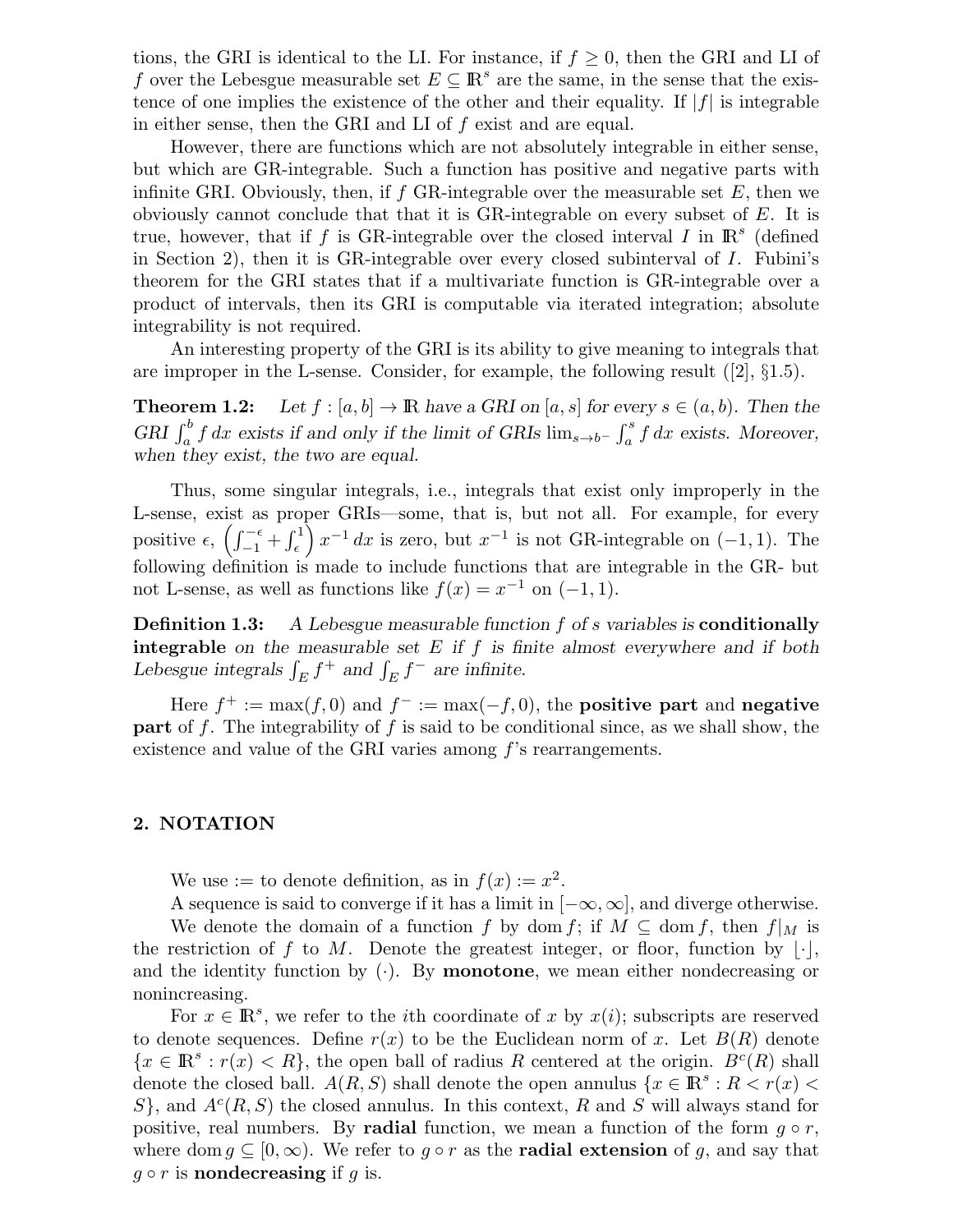Define  $\pi_s$  to be  $m_s(B(1))$ , the volume of the unit ball.

In spherical coordinates, the integral of  $g \circ r$  over  $B(R)$  is  $\int_0^R g(r) \pi_s dr^s$ , where  $dr^s$  is  $sr^{s-1} dr$ , provided  $g \circ r$  is absolutely integrable on  $B(R)$ .

By measurable, we will always mean Lebesgue measurable. We'll denote the LI of f over the E by  $\int_E f dm$ , and its GRI by  $\int_E f dx$ , with the usual convention when  $E = (a, b)$ . We may refer simply to the integral of f, denoted  $\int_E f$ , when it is unambiguous to do so. The s-dimensional measure of E is written  $m(E)$ , or  $m_s(E)$ , if there exists a chance for confusion over the dimension.

The set  $I \subseteq \mathbb{R}^s$  is called an **interval** if it is the Cartesian product of s intervals in IR. Unless otherwise specified, all intervals are bounded and nondegenerate; i.e.,  $0 < m_s(I) < \infty$ . The interior of an interval I is denoted  $I^{\circ}$ .

The **essential supremum** of f, written ess sup f, is the infimum of the collection of real  $\beta$  for which  $m(f^{-1}(\beta,\infty)) = 0$ . The **essential infimum** of f is defined as  $\text{ess inf } f = -\text{ess sup } -f.$ 

### 3. THE GENERALIZED RIEMANN INTEGRAL

See [1] for an overview of the GRI and its current status; for a more detailed introduction to the GRI, see [2].

Developed by Henstock and Kurzweil in the mid 1950's, the generalized Riemann integral of a function over the closed and bounded interval  $I \subset \mathbb{R}^s$ , is defined as a generalized limit of Riemann sums, as follows.

A gauge  $\gamma$  is a function which associates to every z in I an s-dimensional open interval  $\gamma(z)$  containing z. It is not required that  $\gamma(z) \subseteq I$ , that  $\gamma(z)$  be bounded, or that  $\gamma$  be in any way continuous.

A division D of I is a finite collection of closed intervals J and tags  $z_J \in J$ such that  $I = \bigcup J$  and  $J \cap H$  has measure zero for every  $J \neq H$  in  $D$ . A division D is said to be  $\gamma$ -fine if  $J \subseteq \gamma(z_J)$  for every  $J \in \mathcal{D}$ . It can be shown that for any  $\gamma$ there exists a  $\gamma$ -fine division.

The gauge  $\gamma'$  is said to be finer than  $\gamma$  if  $\gamma'(z) \subseteq \gamma(z)$  for all  $z \in I$ . Clearly, any  $\gamma'$ -fine division is also  $\gamma$ -fine.

For f defined on I, and for D a division of I, the Riemann sum  $fm(D)$  is defined as  $\sum_{\mathcal{D}} f(z_j) m(J)$ . The GRI  $\int_I f dz$  is said to exist if, for every positive  $\epsilon$ , there exists a gauge  $\gamma$  such that

$$
\left| \int_{I} f \, dx - f m(\mathcal{D}) \right| < \epsilon \tag{3.1}
$$

for any  $\gamma$ -fine division  $\mathcal D$  of I.

For example, take  $s = 1$ . If, for every  $\epsilon > 0$ , there is a  $\delta > 0$  so that, when  $\gamma(z) = (z - \delta, z + \delta)$ , any  $\gamma$ -fine D satisfies (3.1), then f is Riemann integrable on I.

The concept of GRI exists for unbounded intervals but is not relevant to our discussion. The GRI of f over a set  $E \subseteq I$  is defined to be  $\int_I g \, dx$ , where  $g = f$  on E and  $q = 0$  on  $I \setminus E$ .

Specializing the arguments in [3], we state and prove a multivariate generalization by McLeod of Theorem (1.2).

Let  $I'$  be an s-dimensional interval containing all but one of its  $(s-1)$ -dimensional faces. Let I be the closure of I'. Let  $f: I \to \mathbb{R}$  be identically zero on  $I \setminus I'$  and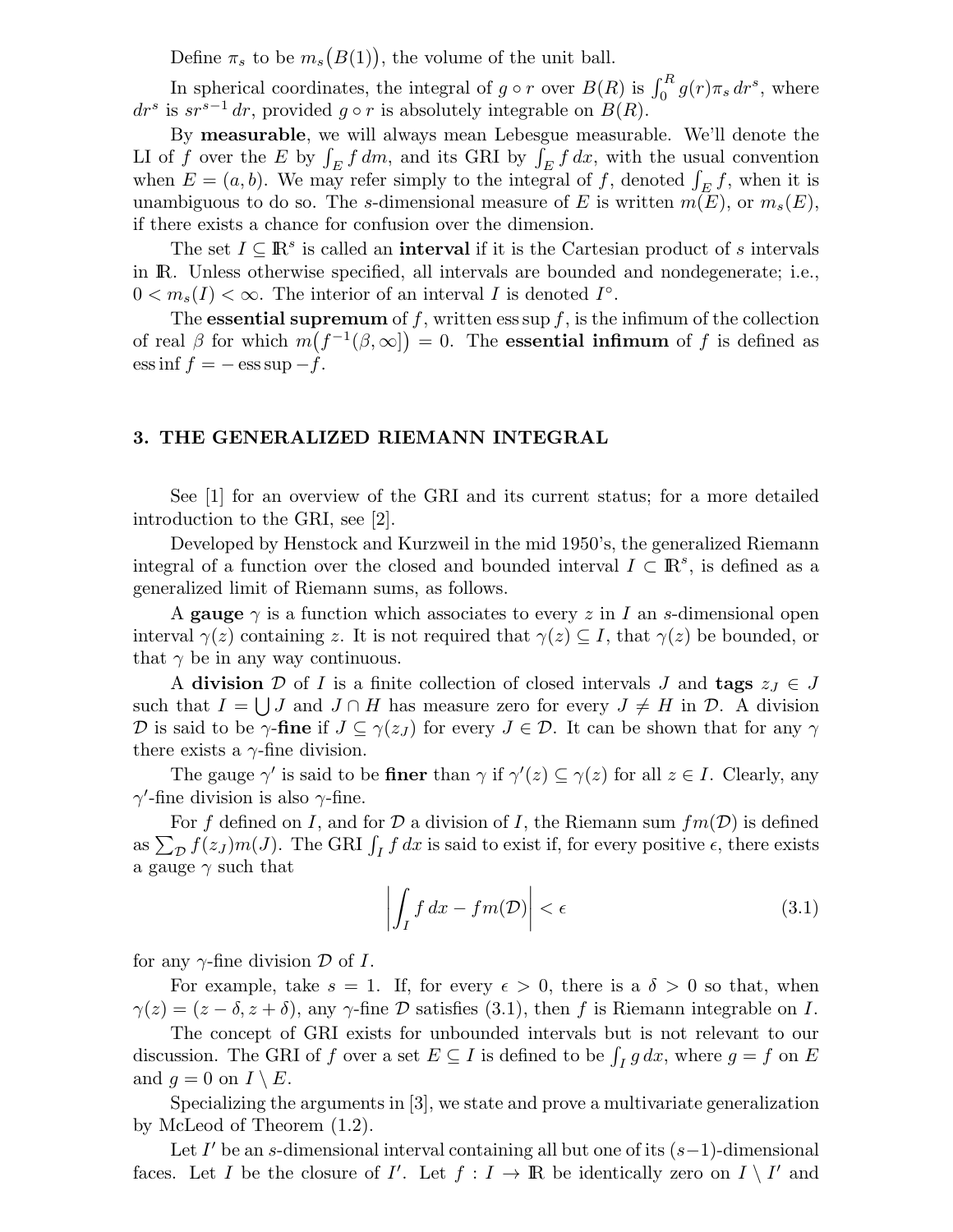GR-integrable on every closed subinterval  $J$  of  $I'$ . For  $D$  a division of  $I$ , define

$$
\nu(\mathcal{D}) := \sum_{\substack{J \in \mathcal{D} \\ J \subseteq I'}} \int_J f \, dx.
$$

If G is a real-valued function whose domain is the set of all divisions on  $I$ , we say that  $A = \lim_{\mathcal{D}} G(\mathcal{D})$  if, for every positive  $\epsilon$ , there exists a gauge  $\gamma$  on I such that  $|A - \nu(\mathcal{D})| < \epsilon$  for every  $\gamma$ -fine division D of I. For example, the GRI of f on I is  $\lim_{\mathcal{D}} fm(\mathcal{D}).$ 

In contrast to the standard limit theorems, McLeod's theorem below does not require that f be absolutely integrable on I.

**Theorem 3.2:** Under the above assumptions, the GRI of f over I is the same as  $\lim_{\mathcal{D}} \nu(\mathcal{D})$ , in the sense if either exists, the two are equal.

**Proof:** It will suffice to prove  $\lim_{\mathcal{D}} (\nu(\mathcal{D}) - fm(\mathcal{D})) = 0.$ 

Let  $A: \mathbb{R}^s \to \mathbb{R}^s$  be an invertible map of the form  $A(x) = A(0) + P D x$ , where  $P$  is a permutation matrix and  $D$  is a diagonal matrix. It is not difficult to show via Riemann sums that f is GR-integrable on I if and only if  $f \circ A$  is GR-integrable on  $A^{-1}I$ . It is without loss of generality, then, to let  $I = [0,1]^s$  and  $I' = [0,1) \times [0,1]^{s-1}$ .

For  $n \geq 1$ , set  $I_n := [0, n/(n+1)] \times [0,1]^{s-1}$ , and let  $\gamma_n$  be a gauge on  $I_n$  that satisfies

a: 
$$
\left| \int_{I_n} f dx - f m(\mathcal{D}) \right| < \epsilon 2^{-n}
$$
 for every  $\gamma_n$ -fine division  $\mathcal{D}$  on  $I_n$ ;

b: if  $z(1) < n/(n+1)$ , then  $I^{\circ} \cap \gamma_n(z) \subseteq I_n^{\circ}$ ; and

c: if  $z(1) = n/(n+1)$  for some  $n \geq 1$ , then  $\gamma_{n+1}(z) \subseteq \gamma_n(z)$ .

That there exists a  $\gamma_n$  to satisfy a follows from the integrability of f on  $I_n$ . Having such a  $\gamma_n$ , one can replace  $\gamma_n$  by a finer gauge that satisfies a and b, and then by an even finer gauge that satisfies  $a, b$ , and  $c$ .

Define  $\gamma$  on I as follows. If  $z(1) = 1$ , set  $\gamma(z) = \mathbb{R}^s$ . Otherwise, set  $\gamma(z) = \gamma_n(z)$ for the unique *n* that satisfies  $(n-1)/n \leq z(1) < n/(n+1)$ . Then

b': if  $z(1) < n/(n+1)$ , then  $I^{\circ} \cap \gamma(z) \subseteq I_n^{\circ}$ .

Because  $I_n^{\circ}$  is an increasing sequence of sets, it is sufficient to prove b' for the minimal *n* such that  $z(1) < n/(n+1)$ . But then  $\gamma(z) = \gamma_n(z)$  and b' reduces to b.

Let  $\mathcal D$  be any  $\gamma$ -fine division of I. We claim that

$$
|\nu(\mathcal{D}) - fm(\mathcal{D})| < \epsilon,\tag{3.3}
$$

which will complete the proof.

Partition D as follows. Let  $\mathcal{D}_0$  consist of all  $J \in \mathcal{D}$  that intersect  $I \setminus I'$ . Let  $\mathcal{D}_n$ consist of all  $J \in \mathcal{D}$  for which n is the smallest integer satisfying  $J \subseteq I_n$ . By definition,  $\nu(\mathcal{D}_0) = 0$ , and since  $J \in \mathcal{D}_0$  implies  $z_J(1) = 0$ , the Riemann sum  $fm(\mathcal{D}_0) = 0$  also. Therefore

$$
\nu(\mathcal{D}) - fm(\mathcal{D}) = \sum_{n=1}^{\infty} \nu(\mathcal{D}_n) - fm(\mathcal{D}_n).
$$
 (3.4)

The summand is zero when  $\mathcal{D}_n$  is empty, which occurs for all but finitely many n.

Let  $n \geq 1$  and consider  $J \in \mathcal{D}_n$ . The corresponding tag satisfies  $z_J \in J \subseteq I_n$ , so  $z_J(1) \leq n/(n+1)$ . Furthermore,  $z_J(1) < (n-1)/n$  implies that  $n > 1$ , and, with b', that  $I^{\circ} \cap \gamma(z_J) \subseteq I_{n-1}^{\circ}$ , contradicting  $J \nsubseteq I_{n-1}$ . Therefore

$$
\frac{n-1}{n} \le z_J(1) \le \frac{n}{n+1}.
$$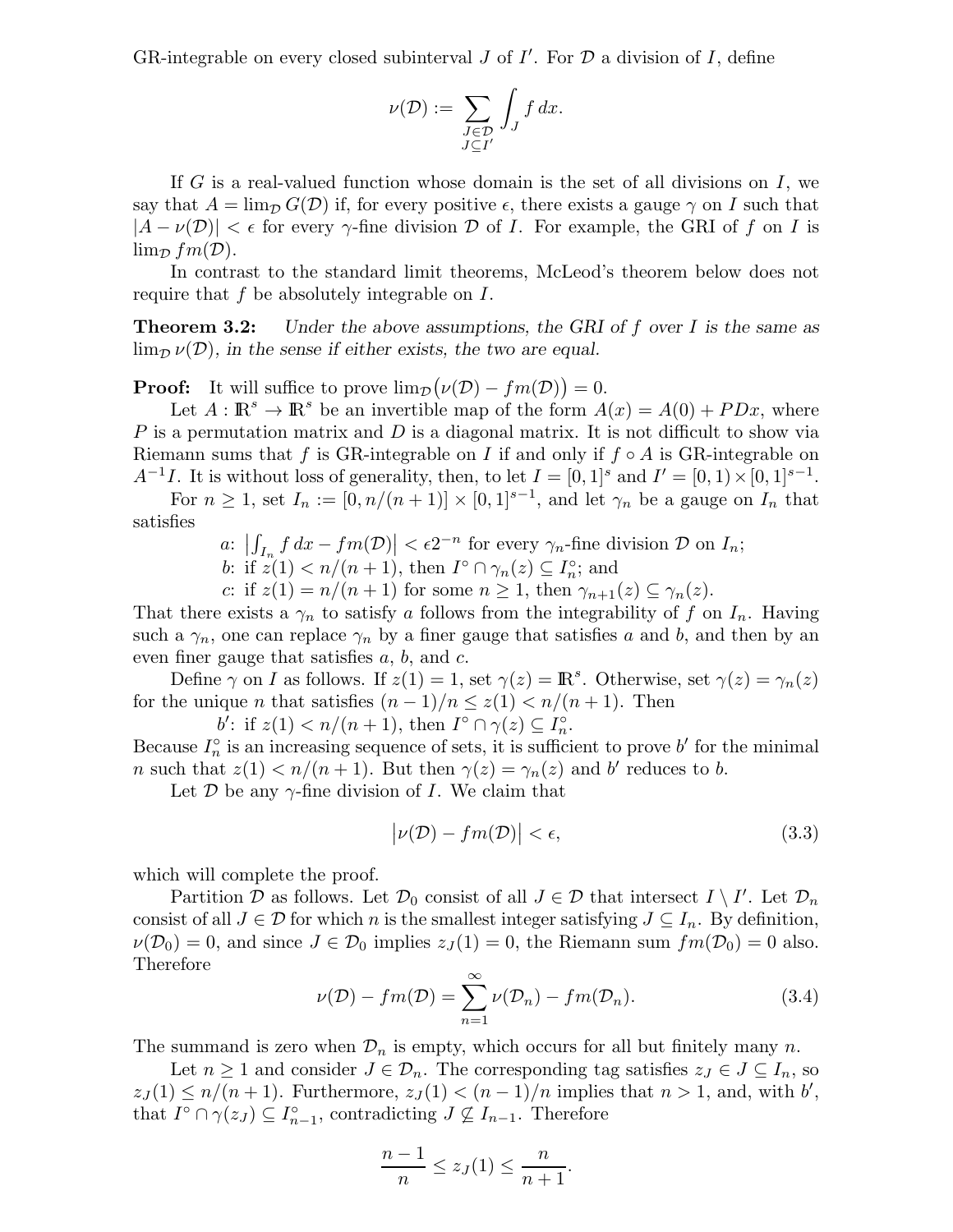If  $z_J(1) < n/(n+1)$ , then  $\gamma(z_J) = \gamma_n(z_J)$ , and if  $z_J(1) = n/(n+1)$ , then  $\gamma(z_J) =$  $\gamma_{n+1}(z_j) \subseteq \gamma_n(z_j)$  by c. Thus  $J \in \mathcal{D}_n$  implies that  $\gamma(z_j) \subseteq \gamma_n(z_j)$ . Because  $J \subseteq \gamma(z_J)$ , there exists a  $\gamma_n$ -fine division of  $I_n$ , say  $\mathcal{C}_n$ , which contains  $\mathcal{D}_n$ . Henstock's Lemma ([2]) implies that  $fm(\mathcal{D}_n)$  approximates  $\nu(\mathcal{D}_n)$  almost as well as  $fm(\mathcal{C}_n)$ approximates  $\int_{I_n} f dx$ . Specifically,

$$
\left|\nu(\mathcal{D}_n) - fm(\mathcal{D}_n)\right| \le \epsilon 2^{-n}
$$

(compare with a). Since the left side is zero when  $\mathcal{D}_n = \emptyset$ ,

$$
\sum_{n=1}^{\infty} |\nu(\mathcal{D}_n) - fm(\mathcal{D}_n)| < \epsilon.
$$

Combined with (3.4), this proves (3.3).

#### 4. A UNIVARIATE REARRANGEMENT

We begin this section with two simple but useful lemmas.

**Lemma 4.1:** If g is nondecreasing on  $(R, S)$ , and if the radial function  $\rho \circ r$  is identically distributed to  $r|_{A(R,S)}$  then  $g \circ \rho \circ r \sim g \circ r$ .

**Proof:** To see this, let  $\alpha$  be a real number, and define  $S_{\alpha}$  to be sup $\{x > R : g(x)$  $\alpha$ . Then

$$
(g \circ \rho \circ r)^{-1}(-\infty, \alpha) = (\rho \circ r)^{-1}(R, S_{\alpha}).
$$

By hypothesis, this set has the same measure as  $r^{-1}(R, S_\alpha) = (g \circ r)^{-1}(-\infty, \alpha)$ , completing the proof.

Note that when  $s = 1$ , the hypothesis on  $\rho$  is equivalent to  $\rho \sim (\cdot)|_{(R,S)}$ , and the conclusion is equivalent to  $q \circ \rho \sim q$ .

Often, as in the proof of the next lemma, it is useful to note that identically distributed functions have domains of equal measure.

**Lemma 4.2:** Let  $\{f_n\}$  and  $\{g_n\}$  be sequences of functions satisfying  $f_n \sim g_n$ and ess sup  $f_n \leq$  ess inf  $f_{n+1}$ . Assume that, for  $n \neq m$ , both dom  $f_n \cap$  dom  $f_m$  and  $\mathrm{dom}\, g_n\cap \mathrm{dom}\, g_m$  are of measure zero. Define  $f$  a.e. on  $\bigcup \mathrm{dom}\, f_n$  by the rule  $f|_{\mathrm{dom}\, f_n}:=$  $f_n$ ; define g similarly. Then  $f \sim g$ .

**Proof:** Since  $f_n \sim g_n$ , these two functions have the same essential supremum and infimum. Consider the increasing sequence

$$
\cdots \le \operatorname{ess\,inf} f_{n-1} \le \operatorname{ess\,sup} f_{n-1} \le \operatorname{ess\,inf} f_n \le \operatorname{ess\,sup} f_n \le \cdots. \tag{4.3}
$$

If (4.3) has a largest member  $\leq \alpha$ , then ess sup  $f_{n-1} \leq \alpha <$  ess sup  $f_n$  for some n, and

$$
m(f^{-1}(-\infty,\alpha)) = m(f_n^{-1}(-\infty,\alpha)) + \sum_{k < n} m(\text{dom } f_k).
$$

The same is true when f is replaced by  $q$ , and the right-hand sides of each are equal, as desired.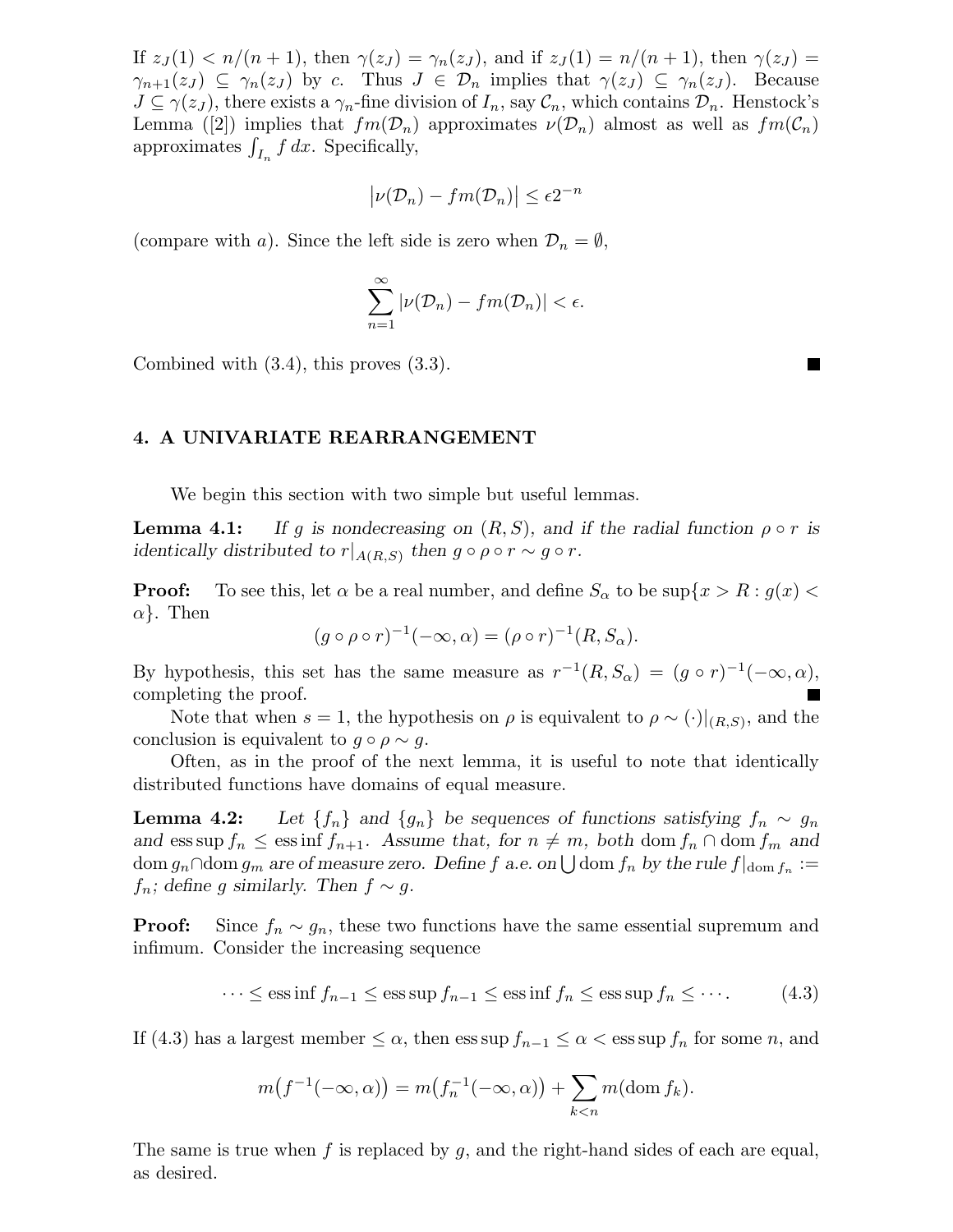On the other hand, if there is no largest member of  $(4.3) \leq \alpha$ , then either  $\alpha >$ ess sup  $f_n$  for every n, or  $\alpha <$  ess inf  $f_n$  for every n. In either case,  $m(f^{-1}(-\infty, \alpha)) =$  $m(g^{-1}(-\infty,\alpha)).$ 

Consider now a conditionally integrable function  $f$  on  $(0, 1)$ , and a number  $\xi \in [-\infty, \infty]$ . It follows from Riemann's result on rearrangements of conditionally convergent series that f has a rearrangement whose GRI equals  $\xi$ , as we now show.

Replace f by its nondecreasing rearrangement ([5], p. 29). Since  $\int_0^1 f^+ dx$  and  $\int_0^1 f^{-} dx$  are infinite,

- i) there exists  $x_0 \in (0,1)$  such that  $f \geq 0$  on  $(x_0,1)$   $f \leq 0$  on  $(0, x_0);$
- ii) one can define  $x_m \in (0,1)$  for  $m = \pm 1, \pm 2, \ldots$  by the rule

$$
I_m := \int_{x_{m-1}}^{x_m} f \, dx = \begin{cases} 2m^{-1} & \text{if } m > 0, \text{ and} \\ 2m + 1^{-1} & \text{if } m < 0; \end{cases}
$$

and *iii*)  $\lim_{m \to \infty} x_m = 1$  and  $\lim_{m \to -\infty} x_m = 0$ .

Take a one-to-one function  $\sigma$  from  $\mathbb Z$  onto  $\mathbb N$  for which  $\sum_{m=1}^{\infty} I_{\sigma(m)} = \xi$ . We'll take a corresponding rearrangement  $g$  for which

$$
\lim_{\alpha \to 1^{-}} \int_{0}^{\alpha} g \, dx = \lim_{N \to \infty} \sum_{m=1}^{N} I_{\sigma(m)}.
$$
\n(4.4)

Then, by Theorem (1.2), the GRI of g exists and also equals  $\xi$ .

To construct g, begin with the infinite partition of  $(0, 1)$  consisting of the intervals  $(x_{m-1}, x_m)$ . Set  $\Delta_m := x_m - x_{m-1}$  for  $m \in \mathbb{Z}$  and  $s_m := \sum_{i=1}^m \tilde{\Delta}_{\sigma(i)}$  for  $m \geq 0$ . On  $(s_{m-1}, s_m)$ , define  $\rho_m(x) := x - s_m + x_{\sigma(m)}$ . Clearly,  $\rho_m \sim (\cdot)|_{(x_{\sigma(m)-1}, x_{\sigma(m)})}$ . Define  $\rho$  on  $\bigcup$  dom  $\rho_m$  as in Lemma (4.2). Then  $\rho \sim (\cdot)|_{(0,1)}$ ; consequently,  $m(0, 1) =$  $m(\text{dom }\rho)$ , so dom  $\rho = [0, 1)$ . Therefore  $\rho$  is a rearrangement of  $(\cdot)|_{(0,1)}$ . By Lemma  $(4.1), g := f \circ \rho$  is a rearrangement of f.

One can check directly that

$$
\int_{s_{m-1}}^{s_m} g \, dx = \int_{x_{\sigma(m)-1}}^{x_{\sigma(m)}} f \, dx.
$$

Viewed as a function of its upper limit, the integral  $\int_0^{\alpha} g dx$  is monotone on  $(s_{m-1}, s_m)$ , since g has constant sign on each such interval. Equation (4.4) follows, as desired.

Finally, we note that there exist  $\sigma$  such that the partial sums of  $\sum I_{\sigma(m)}$  diverge. By Theorem  $(1.2)$ , the corresponding rearrangement q will fail to be GR-integrable.

We summarize the results of this section in the following theorem, making the obvious generalization from  $(0, 1)$  to  $(a, b)$ .

**Theorem 4.5:** Let f be a conditionally integrable function on the finite interval  $(a, b)$ , and let  $\xi \in [-\infty, \infty]$ . Then f has a rearrangement whose GRI equals  $\xi$ . There also exists a rearrangement of f that is not GR-integrable.

#### 5. CONTINUOUS REARRANGEMENTS ON DISKS

In all likelihood, the rearrangement constructed in Theorem (4.5) will be discontinuous. In this section and the next, we deal with the more challenging problem of finding continuous rearrangements of continuous functions.

We begin with the following lemma.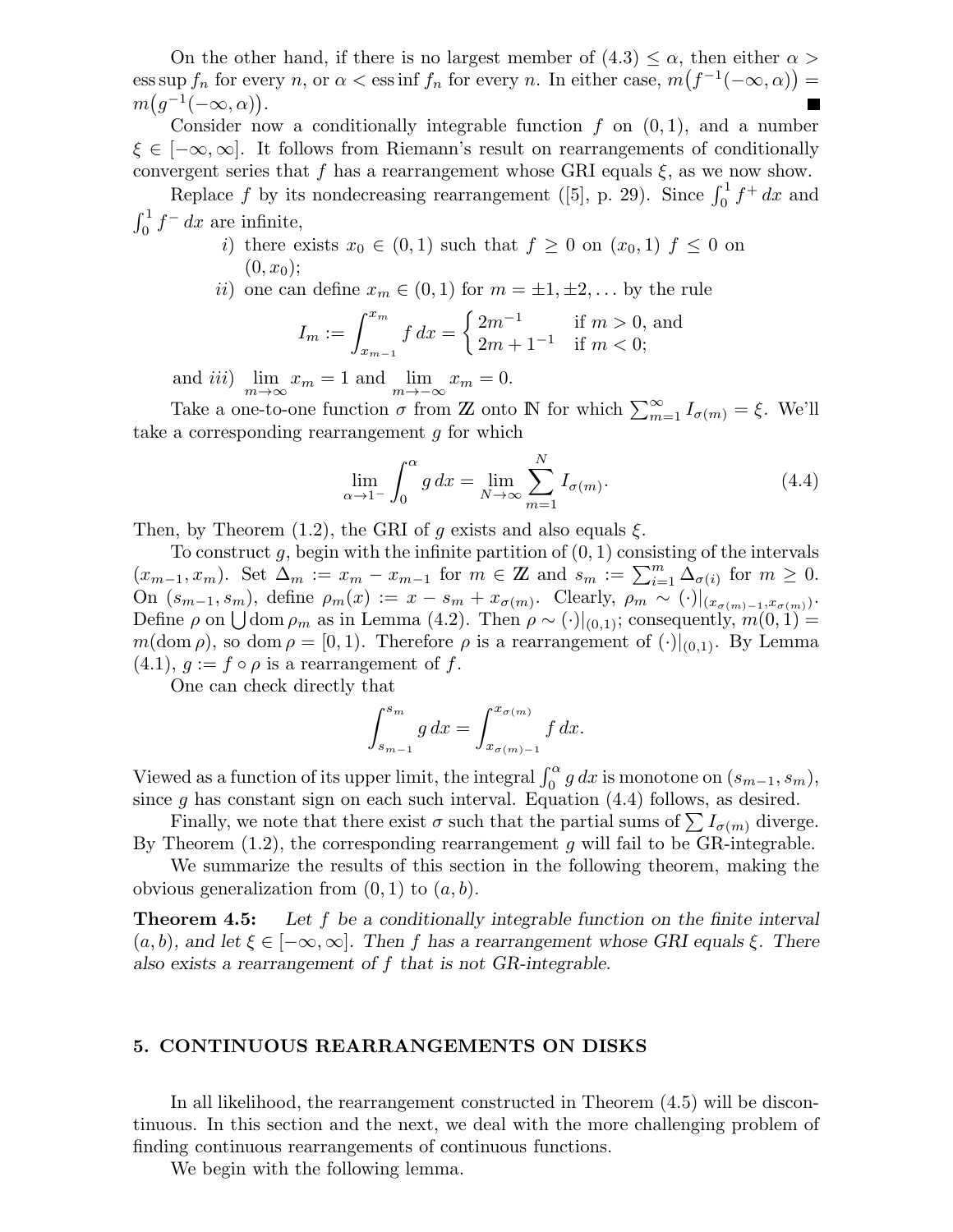**Lemma 5.1:** Let f be a s-variate measurable function whose domain dom f has finite measure. Let f be finite almost everywhere. Then there exists a nondecreasing function g, with dom  $g = (0, A)$  (for some  $A < \infty$ ), whose radial extension is identically distributed to f. The function  $g \circ r$  is finite on a punctured open ball with volume equal to  $m_s$  (dom f).

**Proof:** To construct g, we modify a construction appearing in  $[5]$ .

For real x, set  $p(x) := m_s(f^{-1}(-\infty, x))$ . Then p is left-continuous and nondecreasing. If  $x < \inf f$  or  $x > \sup f$ , then  $p(x) = 0$  or  $p(x) = m_s(\text{dom } f)$ , respectively. Define  $f_*$  to be the inverse function  $p^{-1}$ , with the understanding that the jump discontinuities of p will correspond to intervals of constancy of  $f_*$  and at the jump discontinuities of  $f_*$  (corresponding to intervals of constancy of p),  $f_*$  will be defined to left continuous. Then  $f_*$  has domain  $[0, m_s(\text{dom } f)]$  and range  $[\text{inf } f, \text{sup } f]$ . Furthermore,  $f_*$  is nondecreasing, and, for  $\alpha \in \mathbb{R}$ ,

$$
m_1(f_*^{-1}(\infty, \alpha)) = m_s(f^{-1}(-\infty, \alpha)),
$$
\n(5.2)

since both sides equal  $p(\alpha)$ .

If  $s = 1$  and dom  $f = [0, c]$  for some real c, then  $f_*$  is the nondecreasing rearrangement used in the proof of Theorem (4.5).

Set  $g(r) := f_*(\pi_d r^d)$  for all allowable  $r \geq 0$ . Then g is nondecreasing and its domain is of the required form. For any real  $\alpha$ , the set  $m_s((g \circ r)^{-1}(-\infty, \alpha))$  is empty if  $\alpha < \inf f$ , and otherwise it is a ball with radius

$$
\sup\{r: f_*(\pi_s r^s) < \alpha\} = \sup\{r: \pi_s r^s < m_s(f^{-1}(-\infty, \alpha))\},\
$$

so that its volume is  $m_s(f^{-1}(-\infty,\alpha))$ . Hence  $g \circ r$  is identically distributed to f. Since dom f and dom  $g \circ r$  have the same measure, the proof is complete.

From the proof of Lemma (5.1), one observes the following corollary.

**Corollary 5.3:** If f is bounded below, then  $q \circ r$  is defined at the origin and equals inf f there. If, in addition,  $f_*$  is continuous on  $[0, m_s(\text{dom } f))$  then gor is continuous.

We next construct a radial function  $\rho \circ r$  that is identically distributed to  $r|_{A(R,S)}$ .

Let  $X := \{x_0, x_1, \ldots\}$  be an increasing sequence of nonnegative reals with the property that

$$
x_n^s + (S^s - R^s)2^{-\lfloor n/2 \rfloor - 2} \le x_{n+1}^s \quad (n \ge 0). \tag{5.4}
$$

This condition ensures that the intersection of any two of the intervals

$$
\[x_n, \sqrt[8]{x_n^s + (S^s - R^s)2^{-\lfloor n/2 \rfloor - 2}}\] \tag{5.5}
$$

has measure zero. Define  $\rho := \rho(\cdot | X, R, S)$  on the union of all such intervals as follows. For *n* even, set  $\rho$  on (5.5) to be

$$
\rho(x) := \sqrt[8]{2^{\lfloor n/2 \rfloor + 2}(x^s - x_n^s) + R^s}
$$

and for n odd,

$$
\rho(x) := \sqrt[8]{2^{\lfloor n/2 \rfloor + 2}(x_n^s - x^s) + S^s}
$$

Note that on the even intervals,  $\rho$  increases from R to S, and on the odd intervals, it decreases from S to R.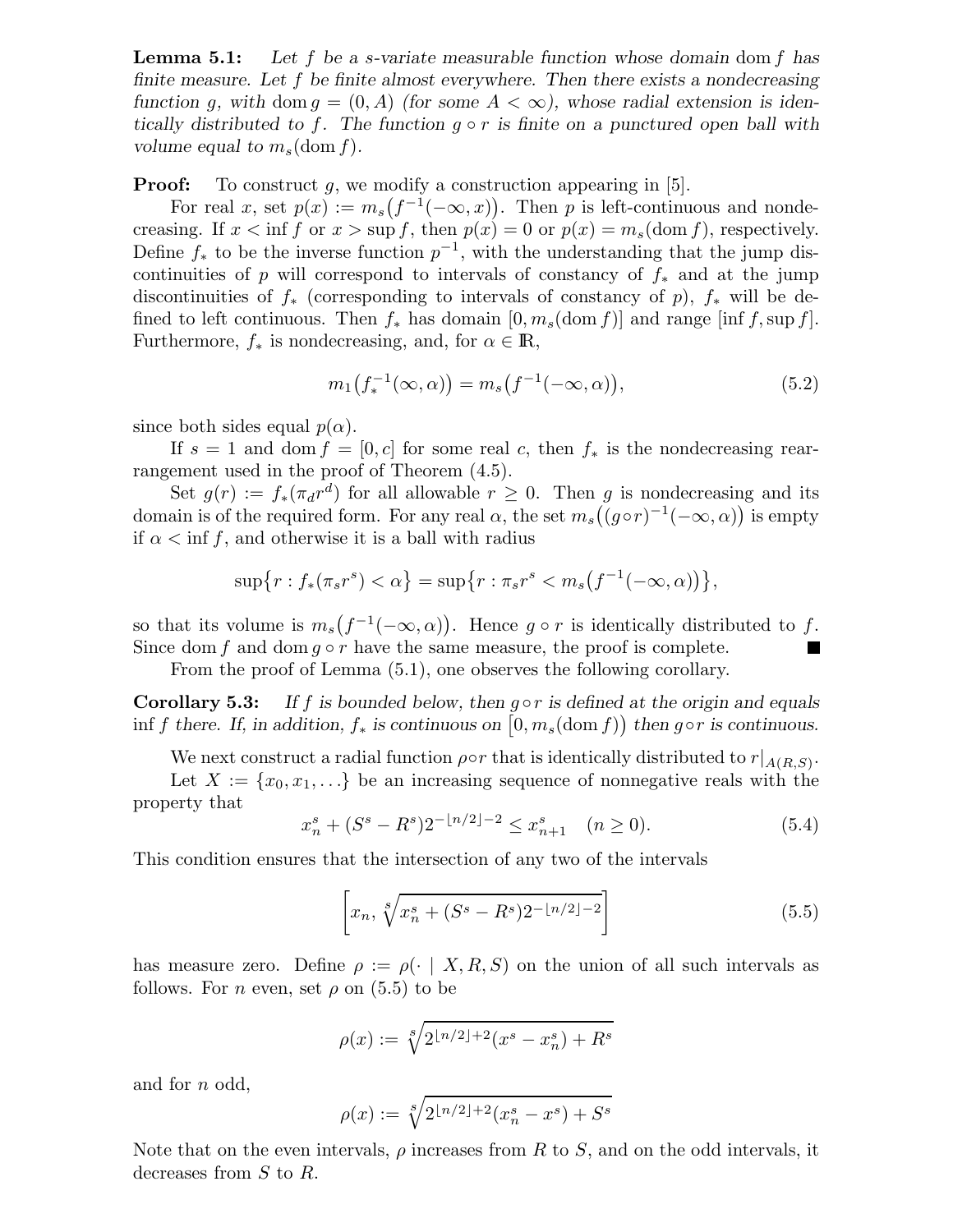

Figure 1.  $r|_{A(R,S)}$  Figure 2.  $\rho(r(\cdot) | X, R, S)$ 

.

**Lemma 5.6:** For X satisfying (5.4) and for  $0 \leq R < S < \infty$ , the function  $r|_{A(R,S)}$ is identically distributed to  $\rho(r(\cdot) | X, R, S)$ .

**Proof:** The domain of  $\rho \circ r$  is the union of closed annuli of the form

$$
A^c\left(x_n, \sqrt[8]{x_n^s + (S^s - R^s)2^{-\lfloor n/2 \rfloor - 2}}\right)
$$

To see that  $\rho \circ r$  is identically distributed to r's restriction to  $A(R, S)$ , note first that if  $\alpha \leq R$ , then both  $(\rho \circ r)^{-1}(-\infty, \alpha)$  and  $r^{-1}(-\infty, \alpha)$  are empty, and if  $\alpha \geq S$ ,

$$
m_s((\rho \circ r)^{-1}(-\infty, \alpha)) = m_s(\text{dom }\rho \circ r)
$$
  
= 
$$
\sum_{n\geq 0} \pi_s((x_n^s + (S^s - R^s)2^{-\lfloor n/2 \rfloor - 2}) - x_n^s)
$$
  
= 
$$
\pi_s(S^s - R^s) = m_s(r^{-1}(-\infty, \alpha)).
$$
 (5.7)

Finally, if  $R < \alpha < S$ , then it is not hard to see that  $(\rho \circ r)^{-1}(-\infty, \alpha)$  is a union of annuli whose volumes sum geometrically to  $\pi_s(\alpha^s - R^s) = m_s(r^{-1}(-\infty, \alpha)).$  $\blacksquare$ 

Figures 1 and 2 show the density plots of  $r|_{A(R,S)}$  and  $\rho(r(\cdot) | X, R, S)$  (for a particular X, R, and S). The domain of  $\rho \circ r$  is an infinite sequence of annuli, and  $\rho \circ r$  alternates between increasing and decreasing on these. If one interprets r and  $\rho \circ r$  as point densities, then the objects in figures 1 and 2 have the same total mass. In figure 2, this mass is divided into parts  $\frac{1}{4}$ ,  $\frac{1}{4}$  $\frac{1}{4}, \frac{1}{8}$  $\frac{1}{8}, \frac{1}{8}$  $\frac{1}{8}$ ,..., which are summed in (5.7).

We now state and prove main result of this section.

**Theorem 5.8:** Let f be a conditionally integrable continuous function on  $B(R) \subset$  $\mathbb{R}^s$ , and let  $\xi \in [-\infty, \infty]$ . Then f has a continuous radial rearrangement  $g \circ r$  such that the singular integral

$$
\lim_{\alpha \to R^-} \int_{B(\alpha)} g \circ r = \xi.
$$

Furthermore, f has a continuous rearrangement  $g \circ r$  whose singular integral over  $B(R)$  does not exist.

Since g is continuous,  $\int_{B(\alpha)} g \circ r = \pi_s \int_0^{\alpha} g(r) dr^s$  for  $\alpha < R$ . Hence Theorem (1.2) implies that the GRI  $\pi_s \int_0^R g(r) dr^s$  equals  $\xi$  in the first case, and in the second does not exist. When  $s = 1$ , the radial functions are simply the even functions, and the existence of  $\int_0^R g(r) dr$  is equivalent to the existence of  $\int_{-R}^R g(|x|) dx$ . Hence Theorem (5.8) has the following corollary.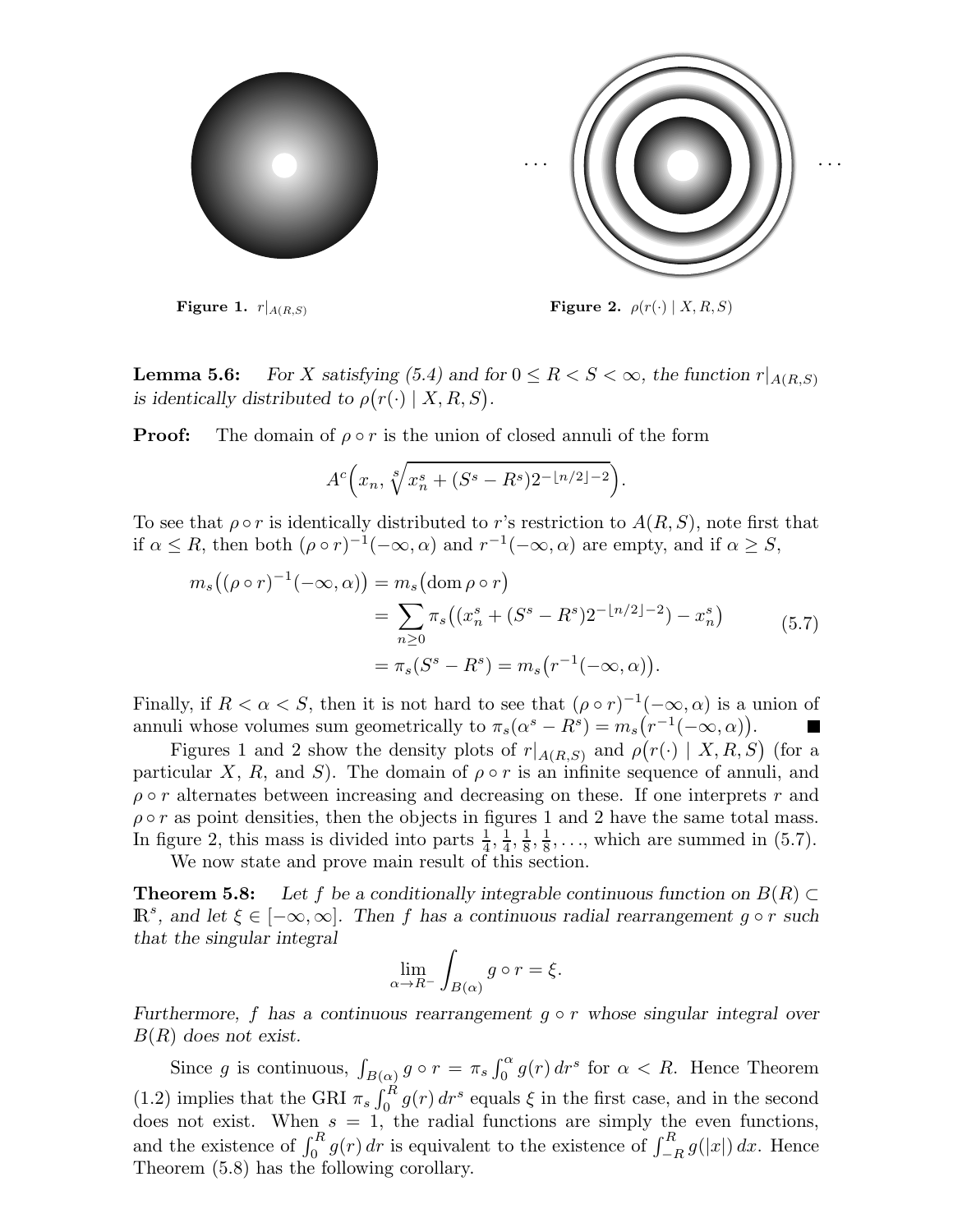Corollary 5.9: Let f be a univariate function that is continuous and conditionally integrable on  $(-R, R)$ . Let  $\xi \in [-\infty, \infty]$ . Then f has a continuous even rearrangement  $g(|\cdot|)$  whose GRI on  $(-R, R)$  equals  $\xi$ . There also exists a continuous rearrangement of f which is not GR-integrable on  $(-R, R)$ .

For  $s > 1$ , it would be interesting to know whether or not the GRIs  $\int_{B(R)} g \circ r \, dx$ and  $\pi_s \int_0^R g(r) dr^s$  are the same for g continuous on [0, R). If so, one could restate the conclusion of Theorem (5.8) in terms of the GRI of the rearrangement, as we have in Corollary (5.9) and will do in the next section. However, the multivariate change-ofvariables rule requires absolute integrability, as do most limit theorems that could be used to prove  $\lim_{\alpha \to R^-} \int_{B(\alpha)} = \int_{B(R)}$ .

The proof is similar to that of Theorem (4.5). We'll assume, without loss of generality, that  $R = 1$ , then choose a series which converges conditionally to  $\xi/\pi_s$  (or fails to converge), and then construct a (radial) rearrangement  $g \circ r$  such that, as  $\alpha$ increases to  $1, \int_0^{\alpha} g(r) dr^s$  behaves like the partial sums of the series.

**Proof of (5.8):** Without loss of generality,  $R = 1$ . Furthermore, it will suffice to prove Theorem (5.8) in case  $\xi \geq 0$ . Then, if  $\xi < 0$ , we can obtain a rearrangement of  $-f$  whose GRI equals  $-\xi$ , and therefore a rearrangement of f whose GRI is  $\xi$ .

Apply Lemma (5.1) to the restriction  $f|_{f^{-1}[0,\infty)}$ , obtaining a nondecreasing function  $g_+$  whose radial extension is identically distributed to  $f|_{f^{-1}[0,\infty)}$  and has domain  $B(R_+)$ , where  $\pi_s R_+^s = m_s(f^{-1}[0,\infty))$ . Likewise, let  $g_- \circ r$  be a nonincreasing radial rearrangement of  $f|_{f^{-1}(-\infty,0)}$  with domain  $B(R_-)$ . We claim that  $g_+$  and  $g_-$  are continuous.

Consider  $g_{+}$  first.

Corollary (5.3) implies that, because  $f|_{f^{-1}[0,\infty)}$  is bounded below, we need only show that  $(f|_{f^{-1}[0,\infty)})^*$ , or  $f^*$  for short, is continuous on  $[0,R_+)$ . Since  $f^*$  is nondecreasing, it will suffice to show that it has no jump discontinuities. These exist if and only if there are intervals on which  $m_s(f^{-1}(0, x))$  is constant, or, equivalently, if  $m_s(f^{-1}(a,b)) = 0$  for some nontrivial  $(a,b)$ . But because f is continuous and is unbounded above and below,  $f^{-1}(a, b)$  is nonempty and open, and hence has positive measure. Therefore  $g_+$  is continuous. The proof of  $g_-'$ 's continuity is similar.

Choose  $\sum_{m\geq 2} a_m$  to be a positive series summing to  $\infty$  as follows.

If  $\xi = 0$ , take  $a_{2m} = a_{2m+1} = (m+3)^{-1}$ ; if  $\xi = \infty$  take  $a_{2m} \equiv 2$  and  $a_{2m+1} \equiv 1$ ; and if  $\xi$  is finite and positive, take  $a_m = c/(m+1)$ , where  $c > 0$  is chosen so that, as in the other cases,

$$
\sum_{m=2}^{\infty} (-1)^m a_m = \frac{\xi}{\pi_s}.
$$
\n(5.10)

To construct a rearrangement whose GRI does not exist, take  $a_m \equiv 1$ , so that

$$
\sum_{m=2}^{\infty} (-1)^m a_m
$$
 diverges. (5.11)

With  $\sum a_m$  so chosen, both  $\sum_{m=1}^{\infty} 2a_{2m} - a_{2m-2}$  and  $\sum_{m=1}^{\infty} 2a_{2m+1} - a_{2m-1}$ are positive series summing to infinity. (We adopt the convention that  $a_m = 0$  for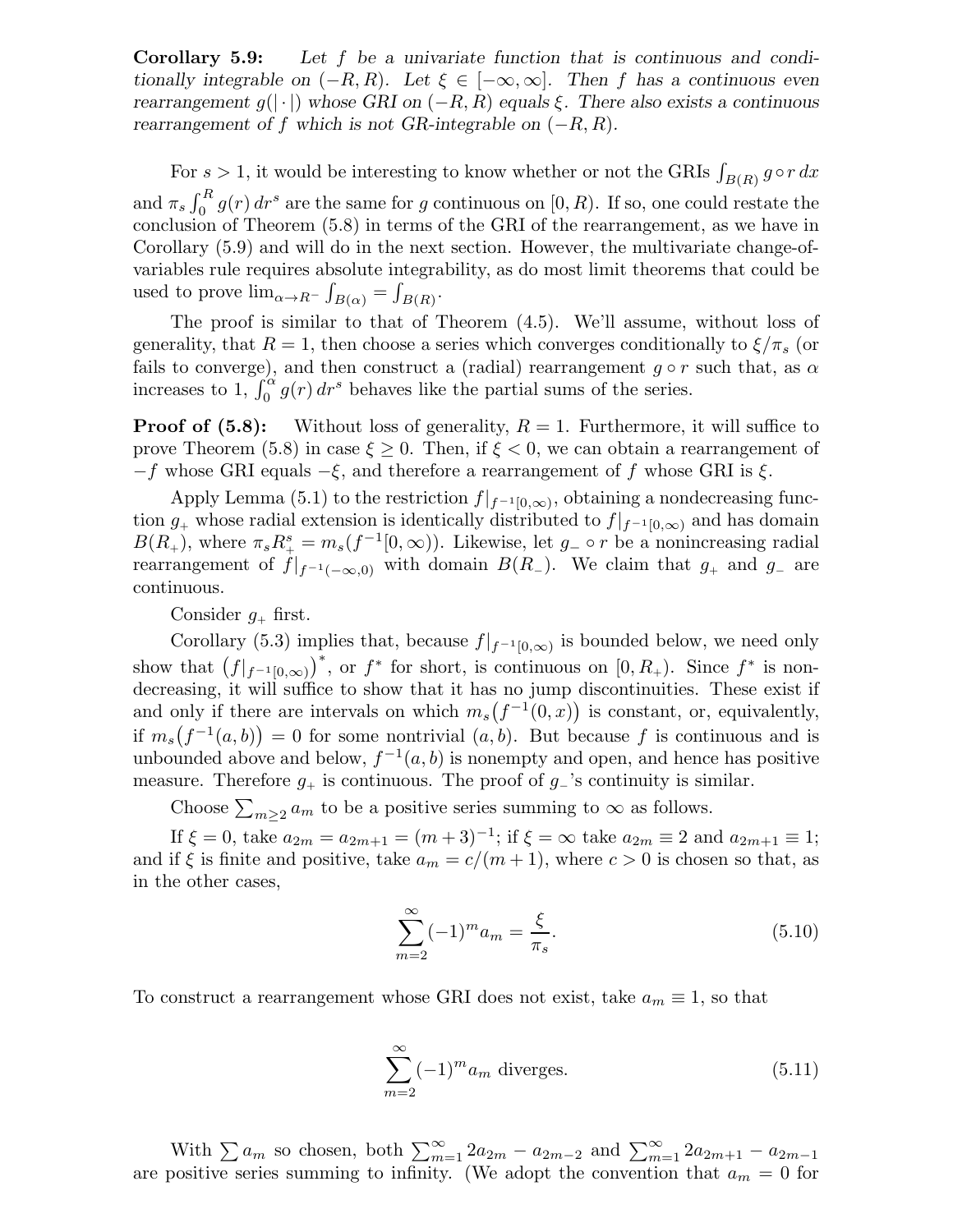$m < 2$ .) Thus, it is possible to define the sequences  $(r_m)$  and  $(s_m)$  by

$$
r_0 = s_0 = 0;
$$
  
\n
$$
\int_{r_{m-1}}^{r_m} g_+(r) dr^s = 2a_{2m} - a_{2m-2} \quad m \ge 1; \text{ and}
$$
  
\n
$$
\int_{s_{m-1}}^{s_m} g_-(r) dr^s = -2a_{2m+1} + a_{2m-1} \quad m \ge 1.
$$
\n(5.12)

Furthermore,  $r_m$  (or  $s_m$ ) increases to  $R_+$  (or  $R_-$ ) as  $m \to \infty$ .

Now define the functions  $g_m$  for  $m \in \mathbb{Z} \setminus \{0\}$ 

$$
g_m := \begin{cases} g_+|_{[r_{m-1},r_m]} & \text{if } m > 0; \text{ and} \\ g_-|_{[s_{-m-1},s_{-m}]} & \text{if } m < 0. \end{cases}
$$
 (5.13)

Next we construct, for every  $m \geq 1$ , a sequence  $X_m = \{x_{m,0}, x_{m,1}, \ldots\}$  of nonnegative reals satisfying (5.4). The associated

$$
\rho_m := \rho(\cdot \mid X_m, r_{m-1}, r_m)
$$

is defined on closed intervals with left endpoint  $x_{m,n}$  and right endpoint

$$
rep_{m,n}^x := \sqrt[8]{x_{m,n}^s + (r_m^s - r_{m-1}^s)2^{-\lfloor n/2 \rfloor - 2}}.
$$

We also construct  $Y_m = \{y_{m,0}, y_{m,1}, \ldots\}$  also to satisfy (5.4). For  $m > 0$ , define

$$
\rho_{-m} := \rho(\cdot \mid Y_m, s_{m-1}, s_m),
$$

whose domain consists of closed intervals from  $y_{m,n}$  to

$$
\text{rep}_{m,n}^y := \sqrt[8]{y_{m,n}^s + (s_m^s - s_{m-1}^s)2^{-\lfloor n/2 \rfloor - 2}}.
$$

We define the  $x_{m,n}$ s and  $y_{m,n}$ s by passing through the following list and assigning each entry to be the rep of its predecessor.

$$
0 =: x_{1,0} \t x_{1,1} \t y_{1,0} \t y_{1,1} \t x_{1,2} \t x_{2,0} \t x_{2,1} \t x_{1,3} \t y_{1,2} \t y_{2,0} \t y_{2,1} \t y_{1,3} \t x_{1,4} \t x_{2,2} \t x_{3,0} \t x_{3,1} \t x_{2,3} \t x_{1,5} \t y_{1,4} \t y_{2,2} \t y_{3,0} \t y_{3,1} \t y_{2,3} \t y_{1,5} \t ...
$$
\t(5.14)

That is, we start by setting  $x_{1,0}$  equal to 0, and then set  $x_{1,1} = \text{rep}_{1,0}^x$ , then  $y_{1,0} =$ rep<sup>*x*</sup><sub>1,1</sub>, then  $y_{1,1} = \text{rep}_1^y$  $y_{1,0}$ , and  $x_{1,2} = \text{rep}_1^y$  $y_{1,1}^y$ , etc.. The typical mth row of xs in this list is

$$
x_{1,2m-2} \quad x_{2,2m-4} \quad \dots \quad x_{m-1,2} \quad x_{m,0}
$$
  
\n
$$
x_{m,1} \quad x_{m-1,3} \quad \dots \quad x_{2,2m-3} \quad x_{1,2m-1}
$$
 (5.14.m)

(to be followed by  $y_{1,2m-2}, y_{2,2m-4}$ , etc.), in which the first two elements of  $X_m$  are defined. In the  $(m+1)$ th row, the next two members of  $X_m$  are computed, and so on, so that every  $x_{m,n}$  (and  $y_{m,n}$ ) is eventually given a value. The condition (5.4) is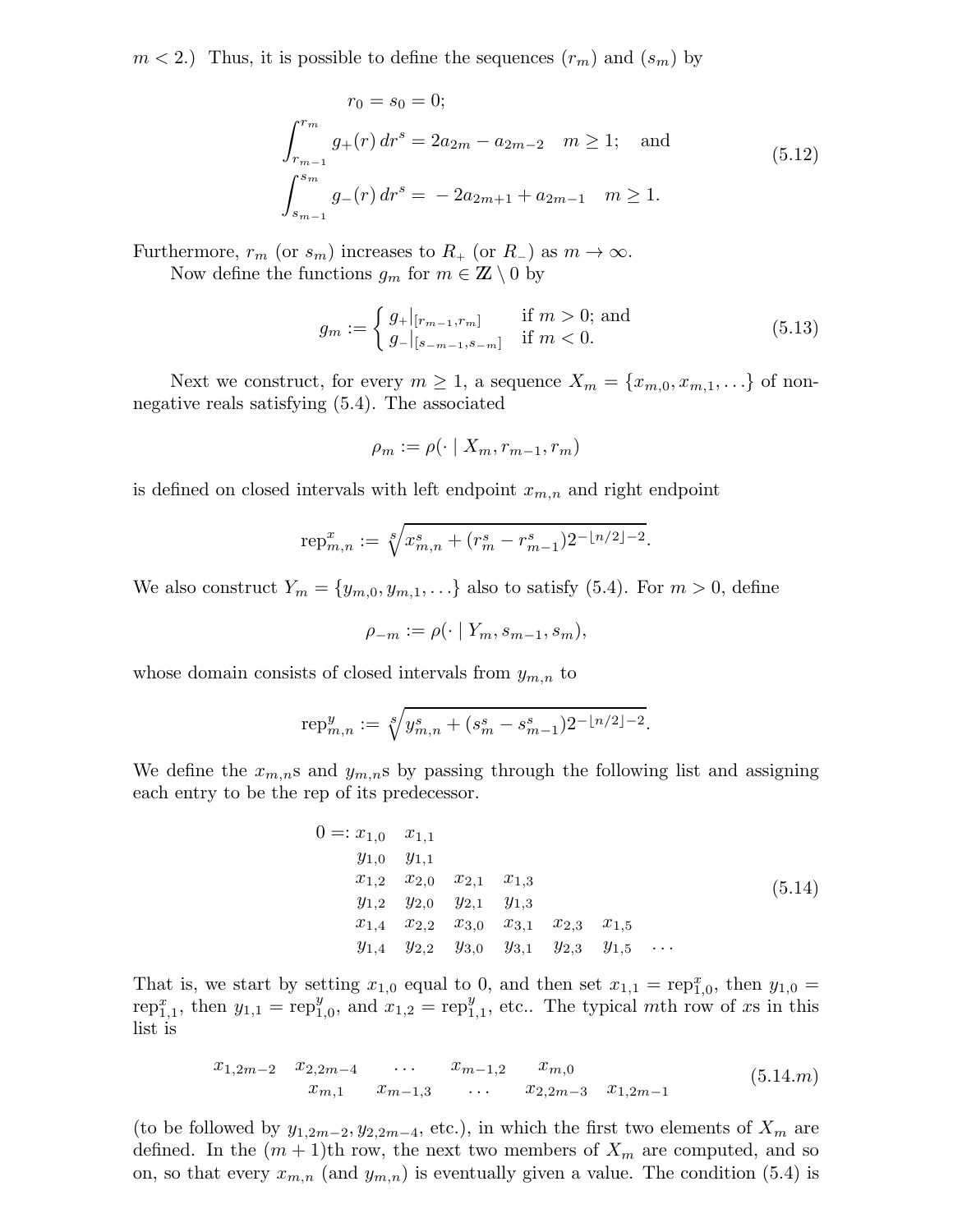satisfied by each  $X_m$  (and  $Y_m$ ), since  $X_m$  (and  $Y_m$ ) appears, in order, as a subsequence of (5.14). Thus the function  $\rho_m$  is well-defined as in Lemma (5.6) for every  $m \neq 0$ .

For  $m \neq n$ , the sets dom  $\rho_n$  and dom  $\rho_m$  intersect at most on a set of measure zero, since any two intervals of the form

$$
[x_{m,n}, \operatorname{rep}_{m,n}^x] \quad \text{or} \quad [y_{m,n}, \operatorname{rep}_{m,n}^y]
$$

intersect at most at an endpoint. Thus the sets  $\{\text{dom } \rho_m \circ r\}$  are mutually almost disjoint, intersecting on a the surface of a ball if at all. As in Lemma (4.2), we define the radial function  $g \circ r$  on their union. Since  $g_m \circ \rho_m \circ r \sim g_m \circ r$  for every m, the functions f and  $g \circ r$  are identically distributed.

We now show dom  $g \circ r = \text{dom } f$ , so that  $g \circ r$  is a rearrangement of f. Since  $\text{dom } g \circ r = \bigcup \text{dom } g_m \circ \rho_m \circ r = \bigcup \text{dom } \rho_m \circ r$ , it will suffice to show that  $\bigcup \text{dom } \rho_m$ is  $[0, 1)$ .

Since every  $x_{m,n}$  and  $y_{m,n}$  is nonnegative, each dom  $\rho_m$  lies entirely in  $[0,\infty)$ . By construction,  $\bigcup$  dom  $\rho_m$  is connected, its smallest member is 0, and it contains no largest member; therefore it is of the form [0, c) for some  $c \leq \infty$ . From  $g \circ r \sim f$ , it follows that  $m_s(\text{dom } f) = m_s(\text{dom } g \circ r) = \pi_s c^s$ , so  $c = 1$ , as desired.

To see that  $g \circ r$  is continuous on  $B(1)$ , or, equivalently, that g is continuous on  $[0, 1)$ , first note that  $g_m$  is continuous, and that  $\rho_m$  is continuous on each interval of its domain. Hence, one need only verify that  $g$  is continuous on any nonempty  $\text{dom } \rho_m \cap \text{dom } \rho_n$ . To this end, we list all possible intersections between intervals of the forms

$$
[x_{m,n}, \operatorname{rep}_{m,n}^x]
$$
 or  $[y_{m,n}, \operatorname{rep}_{m,n}^y]$ 

below. The intersection point is the left endpoint of the second interval and right endpoint of the first as listed; the right endpoint of each interval is simply rep of its left. We therefore suppress the argument of rep.

*a*: 
$$
[x_{l,2(m-l)}, rep] \cap [x_{l+1,2(m-l)-2}, rep]
$$
  
\n*b*:  $[x_{m,0}, rep] \cap [x_{m,1}, rep]$   
\n*c*:  $[x_{l+1,2(m-l)-1}, rep] \cap [x_{l,2(m-l)+1}, rep]$   
\n*d*:  $[x_{1,2m-1}, rep] \cap [y_{1,2m-2}, rep]$   
\n*a'*, *b'*, *c'*: (Replace *x* by *y* throughout *b*, *c*, *d*.)  
\n*d'*:  $[y_{1,2m-1}, rep] \cap [x_{1,2m}, rep]$ 

Recall that, when  $m \geq 1$ , the function  $\rho_m$  increases on  $[x_{m,2k}, rep]$  and decreases on  $[x_{m,2k+1}, rep]$ . Specifically,

$$
\rho_m(x_{m,2k}) = r_{m-1} = \rho_m(\text{rep}_{m,2k+1}^x), \text{ and}
$$
\n
$$
\rho_m(x_{m,2k+1}) = r_m = \rho_m(\text{rep}_{m,2k}^x).
$$
\n(5.15)

Likewise,  $\rho_{-m}$  takes the extreme values

$$
\rho_{-m}(y_{m,2k}) = s_{m-1} = \rho_{-m}(\text{rep}_{m,2k+1}^y) \text{ and}
$$
  

$$
\rho_{-m}(y_{m,2k+1}) = s_m = \rho_{-m}(\text{rep}_{m,2k}^y).
$$
 (5.16)

Using (5.15), (5.16), and  $g_{+}(0) = g_{-}(0) = 0$ , it is not hard to check continuity at each intersection point. For example,  $g$  is continuous at point  $a$ , since from the left  $g$ approaches

$$
g_l(\rho_l(\operatorname{rep}_{l,2k}^x)) = g_l(r_l)
$$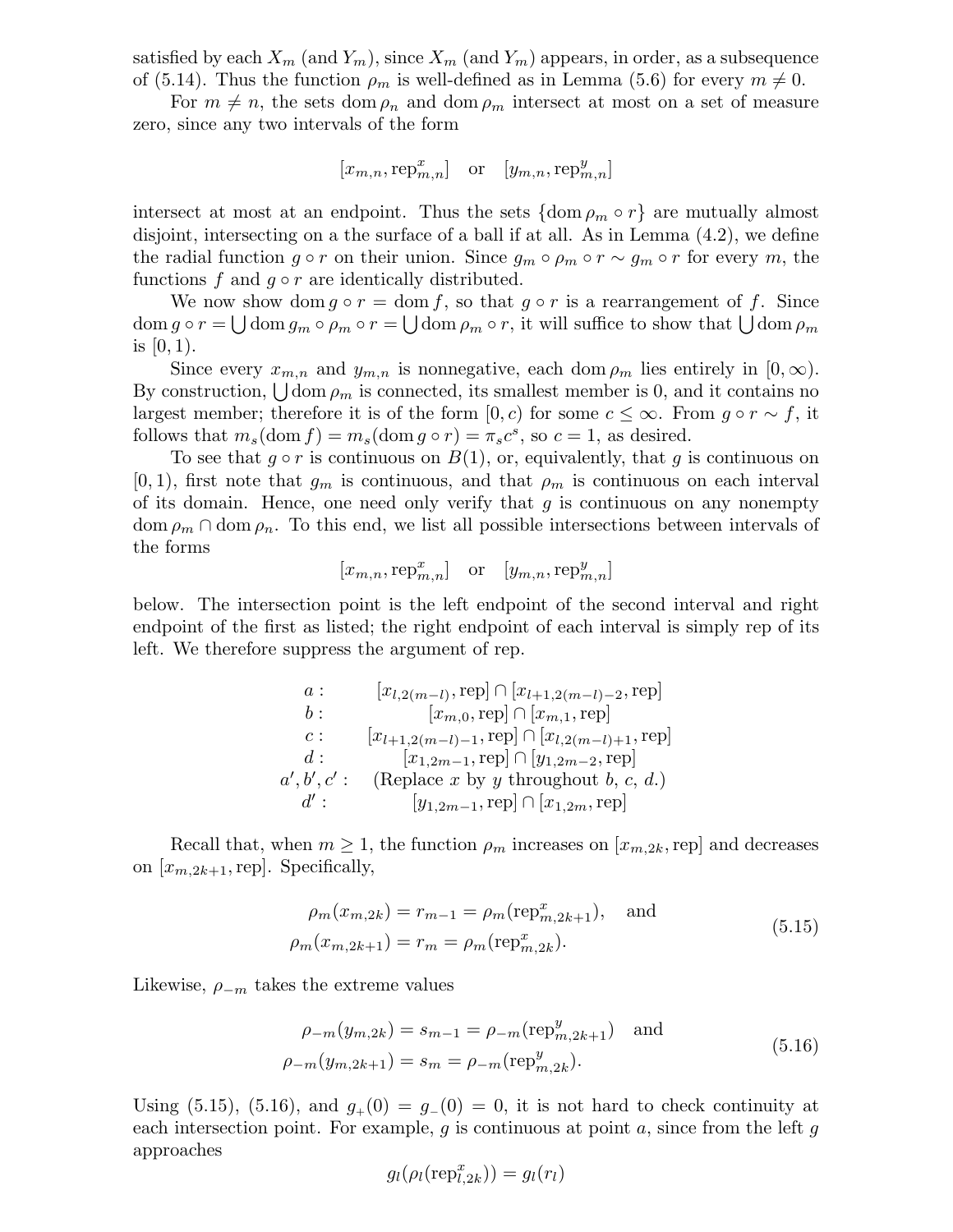and from the right

$$
g_{l+1}(\rho_{l+1}(x_{l+1,2\tilde{k}})) = g_{l+1}(r_l)
$$

and these are equal by  $(5.13)$ . The proof of continuity at c, a', and c' are similar. At b, the left-hand limit is  $g_m(\rho_m(\text{rep}_{m,0}^x))$  and the right hand limit is  $g_m(\rho_m(x_{m,1}))$ . Both of these equal  $g_m(r_m)$  by (5.15); continuity at b' follows similarly. The left-hand limit at d is

$$
g_1(\rho_1(\text{rep}_{1,2m-1}^x)) = g_1(r_0) = g_+(0) = 0,
$$

while the right-hand limit is

$$
g_{-1}(\rho_{-1}(y_{1,2m-2})) = g_{-1}(s_0) = g_{-}(0) = 0.
$$

Hence  $g$  is continuous at  $d$ ; continuity at  $d'$  is proved similarly.

Thus g is continuous on [0, 1), and  $g \circ r$  is continuous on  $B(1)$ .

Finally, we consider the integral of  $g(r) dr^s$  on  $(0, 1)$ .

We claim

$$
\int_{x_{1,2k-2}}^{\text{rep}_{1,2k-1}^x} g(r) \, dr^s = a_{2k} \quad (k \ge 1)
$$
\n(5.17)

and

$$
\int_{y_{1,2k-2}}^{r \in \mathcal{P}_{1,2k-1}^y} g(r) dr^s = -a_{2k+1} \quad (k \ge 1).
$$
 (5.18)

By a simple change of variables, one can check that

$$
\int_{x_{m,n}}^{\text{rep}_{m,n}^x} g(r) \, dr^s = 2^{-\lfloor n/2 \rfloor - 2} \int_{r_{m-1}}^{r_m} g_+(u) \, du^s \qquad (m \ge 1, \quad n \ge 0) \tag{5.19}
$$

and

$$
\int_{y_{m,n}}^{\text{rep}_{m,n}^y} g(r) \, dr^s = 2^{-\lfloor n/2 \rfloor - 2} \int_{s_{m-1}}^{s_m} g_-(u) \, du^s \qquad (m \ge 1, \quad n \ge 0) \tag{5.20}
$$

As a consequence,

$$
\int_{x_{m,n}}^{\text{rep}_{m,n}^x} g(r) \, dr^s = \frac{1}{2} \int_{x_{m,n-2}}^{\text{rep}_{m,n-2}^x} g(r) \, dr^s \tag{5.21}
$$

and

$$
\int_{y_{m,n}}^{\text{rep}_{m,n}^y} g(r) \, dr^s = \frac{1}{2} \int_{y_{m,n-2}}^{\text{rep}_{m,n-2}^y} g(r) \, dr^s. \tag{5.22}
$$

By (5.19) and (5.12), the integral of g from  $x_{m,0}$  to  $\text{rep}_{m,0}^x = x_{m,1}$  and from there to  $\operatorname{rep}_{m,1}^x$  is

$$
\int_{x_{m,0}}^{\text{rep}_{m,1}^x} g(r) \, dr^s = \frac{1}{2} \int_{r_{m-1}}^{r_m} g_+(u) \, du^s = a_{2m} - \frac{1}{2} a_{2m-2}.\tag{5.23}
$$

Similarly,  $(5.20)$  and  $(5.12)$  imply

$$
\int_{y_{m,0}}^{\text{rep}_{m,1}^y} g(r) \, dr^s = \frac{1}{2} \int_{s_{m-1}}^{s_m} g_-(u) \, du^s = -a_{2m+1} + \frac{1}{2} a_{2m-1}.\tag{5.24}
$$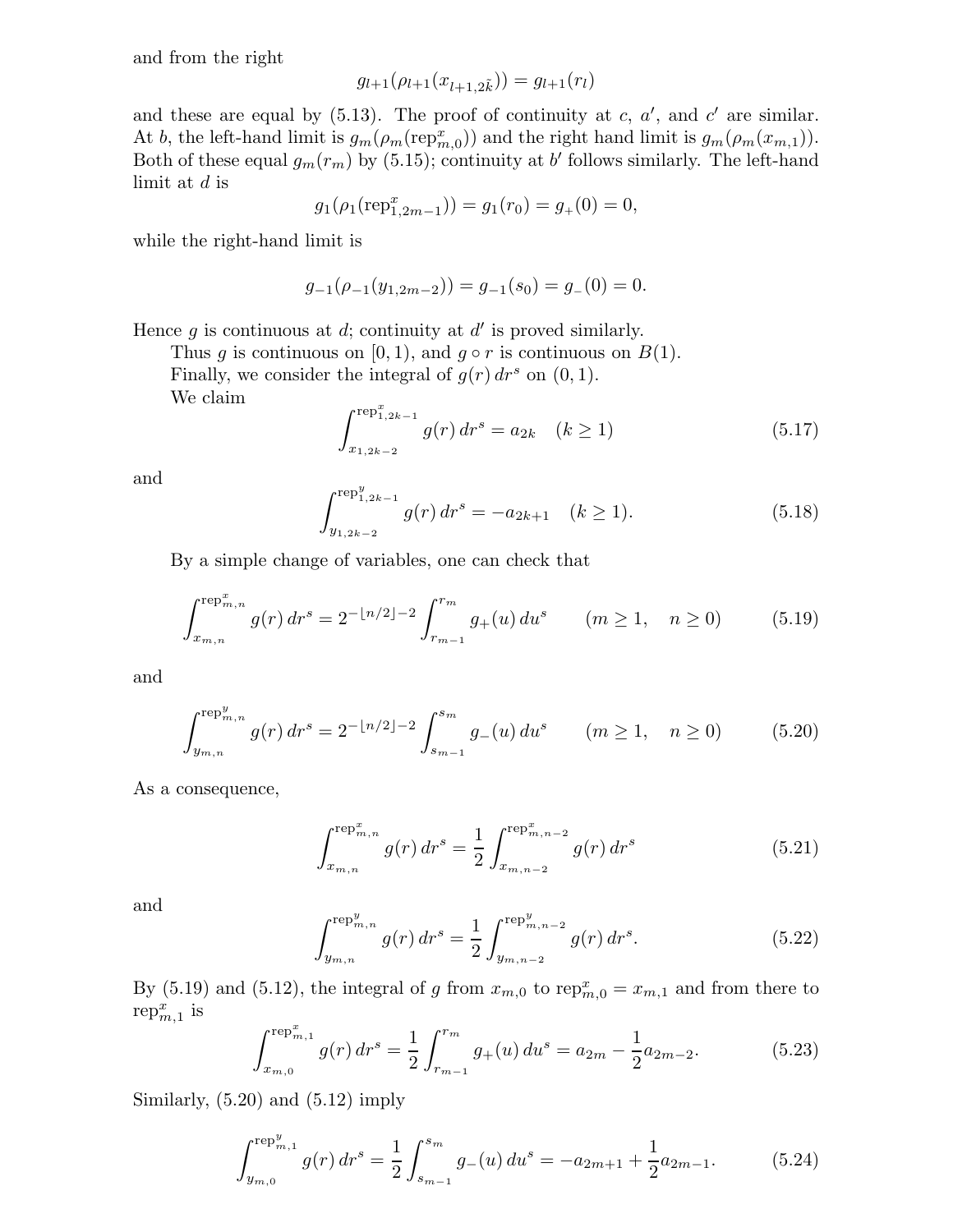Letting  $m = 1$  in (5.23) and (5.24) verifies the  $k = 1$  cases of (5.17) and (5.18). We now induct on k. By  $(5.14.m)$ , (suppressing  $g(r) dr<sup>s</sup>$ )

$$
\int_{x_{1,2k-2}}^{rep^{x}_{1,2k-1}} = \int_{x_{1,2k-2}}^{rep^{x}_{k-1,2}} + \int_{x_{k-1,3}}^{rep^{x}_{1,2k-1}} + \int_{x_{k,0}}^{rep^{x}_{k,1}}
$$

.

By (5.23), the last of these is  $a_{2k} - \frac{1}{2}$  $\frac{1}{2}a_{2k-2}$ , and, by (5.21) and (5.14.*m*), the first two equal

$$
\frac{1}{2} \left( \int_{x_{1,2k-4}}^{\text{rep}_{k-1,0}^x} + \int_{x_{k-1,1}}^{\text{rep}_{1,2k-3}^x} \right),
$$

which by the induction hypothesis is  $\frac{1}{2}a_{2k-2}$ , proving (5.17). The proof of (5.18) is similar.

Keeping the order of (5.14) in mind, we can rewrite

$$
\int_0^{\text{rep}_{1,2k-1}^y} g(r) \, dr^s = \sum_{n=1}^k \int_{x_{1,2n-2}}^{\text{rep}_{1,2n-1}^x} g(r) \, dr^s
$$

$$
+ \sum_{n=1}^k \int_{y_{1,2n-2}}^{\text{rep}_{1,2n-1}^y} g(r) \, dr^s.
$$

By virtue of  $(5.17)$  and  $(5.18)$ ,

$$
\int_0^{\text{rep}_{1,2k-1}^y} g(r) \, dr^s = \sum_{m=2}^{2k+1} (-1)^m a_m,
$$

and similarly,

$$
\int_0^{\text{rep}_{1,2k-1}^x} g(r) \, dr^s = \sum_{m=2}^{2k} (-1)^m a_m.
$$

Viewed as a function of its upper limit,  $\int_0^\alpha g(r) dr s$  is monotone for  $\alpha$  between rep $x_{1,2k-1}^x = y_{1,2k-2}$  and rep $y_{1,2k-1}^y$ , and for  $\alpha$  between rep $y_{1,2k-1}^y = x_{1,2k}$  and rep $x_{1,2k+1}^x$ , because  $g$  is of constant sign on those intervals. Since

$$
\lim_{k \to \infty} x_{1,k} = \lim_{k \to \infty} y_{1,k} = R,
$$

this implies

$$
\lim_{\alpha \to R^{-}} \int_{0}^{\alpha} g(r) dr^{s} = \sum_{m=2}^{\infty} (-1)^{m} a_{m}.
$$

Whether the series converges to  $\xi/\pi_s$  (as in (5.10)), or fails to converge (as in  $(5.11)$ , this finishes the proof of Theorem  $(5.8)$ .

The appendix shows an example of this construction in one variable.

We note that if dom  $f = \mathbb{R}^s$ , then the same construction yields a rearrangement whose GRI equals  $\xi$  or fails to exist, as desired, provided that both  $f^+$  and  $f^-$  have nondecreasing radial rearrangements. For this, it is necessary that  $m(f^{-1}(a, b)) < \infty$ whenever  $0 < b - a < \infty$ .

# 6. CONTINUOUS REARRANGEMENTS ON INTERVALS

In this section, we construct a rearrangement on an interval in  $\mathbb{R}^s$  and investigate the resulting GRI.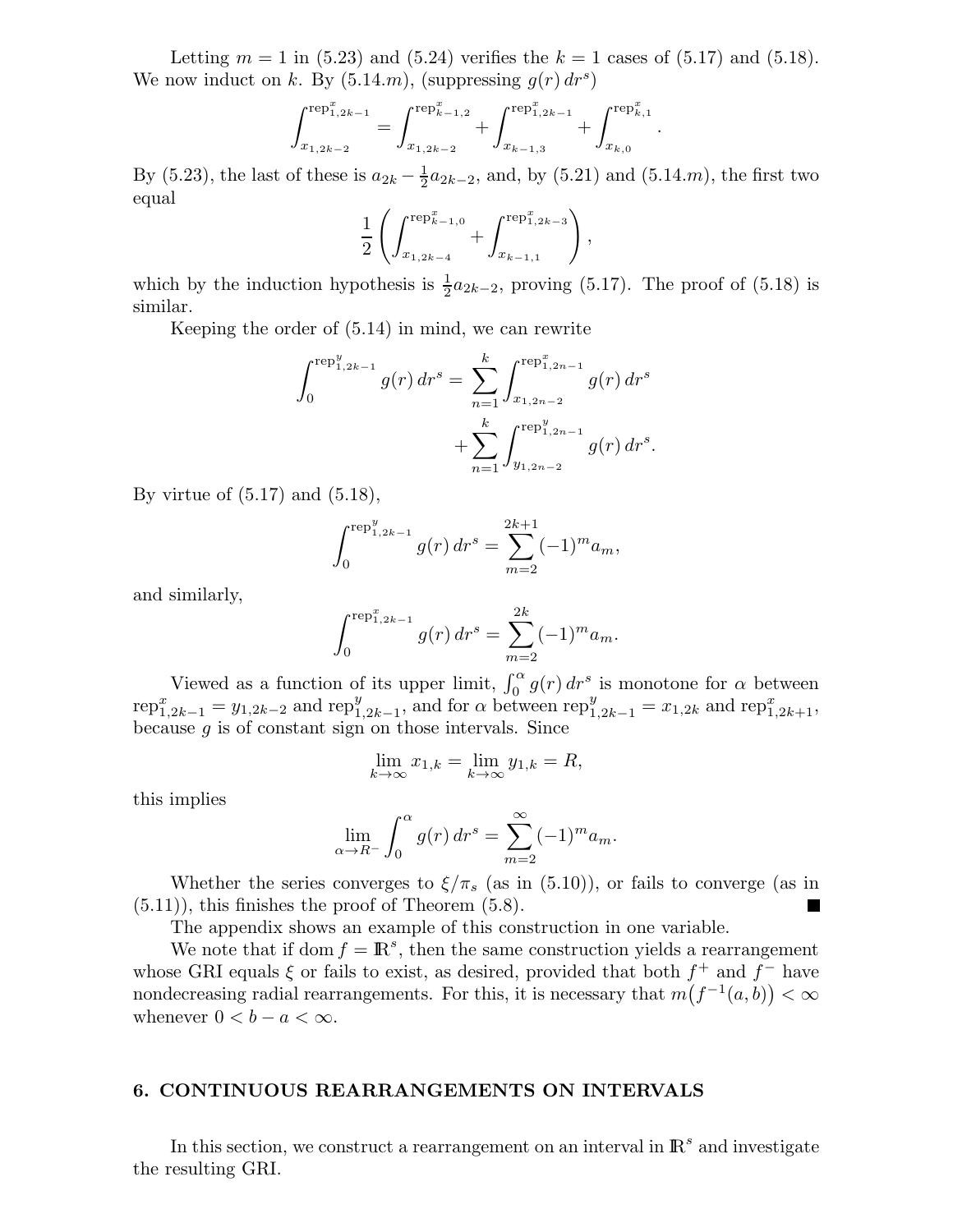**Theorem 6.1:** Let f be a conditionally integrable continuous function on  $H$ , an open and bounded interval in  $\mathbb{R}^s$ . Then f has a continuous rearrangement which is not GR-integrable on H. Furthermore, for every  $\xi \in [-\infty, \infty]$ , there exists a continuous rearrangement of f whose GRI over H equals  $\xi$ .

**Proof:** Without loss of generality, we take  $\xi \ge 0$  and  $H = [-1, 1] \times [0, 1]^{s-1}$ .

Define  $f_*$  as in Lemma (5.1); replace  $f_*$  by  $f_*(\cdot + 1)$ , so that  $f_*$  is nondecreasing with domain  $(-1, 1)$ . For every real  $\alpha$ ,  $(5.2)$  is satisfied, and, because  $m_s(f^{-1}(a, b))$ 0 for  $(a, b)$  any nontrivial interval,  $f_*$  is continuous.

Define the linear projector P on H by  $P(x) = x(1)$ . Then  $f_* \circ P$  is a continuous rearrangement of  $f$ , since

$$
m_s(P^{-1}f_*^{-1}(-\infty,\alpha)) = m_s(f_*^{-1}(-\infty,\alpha) \times [0,1]^{s-1})
$$

and this is  $m_s(f^{-1}(-\infty,\alpha))$  by (5.2). Choose  $x_0 \in (-1,1)$  so that  $f_* \leq 0$  on  $[-1,x_0]$ and  $f_* \geq 0$  on  $[x_0, 1]$ . The integral of  $f_* \circ P$  over  $[-1, x_0] \times [0, 1]^{s-1}$  in infinite, because  $(f_* \circ P)^- \sim f^-$ . Since  $f_* \circ P$  is not GR-integrable on a subinterval of H, it cannot be integrable on  $H$ , proving the first conclusion of Theorem  $(6.1)$ .

To construct a rearrangement whose GRI is  $\xi$ , apply Corollary (5.9) to obtain an even rearrangement  $g(|\cdot|)$  of  $f_*$  such that  $\int_{-1}^{1} g(|x|) dx = \xi$ . Then

$$
G := g\left(|P(\cdot)|\right)
$$

is defined on H and, for every real  $\alpha$ ,

$$
m_s(G^{-1}(-\infty, \alpha)) = m_s(g(|\cdot|)^{-1}(-\infty, \alpha) \times [0, 1]^{s-1})
$$
  
=  $m_1(f_*^{-1}(-\infty, \alpha))$ 

By  $(5.2)$ ,  $G \sim f$ . Let  $I := [0,1]^s$ , and  $I' = [0,1) \times [0,1]^{s-1}$ . By Theorem (3.2), if

$$
\lim_{\mathcal{D}} \nu(\mathcal{D}) = \frac{\xi}{2},\tag{6.2}
$$

where

$$
\nu(\mathcal{D}) := \sum_{\substack{J \in \mathcal{D} \\ J \subseteq I'}} \int_J G(x) \, dx
$$

for D a division of I, then  $\int_I G dx = \xi/2$ . It will then follow that  $\int_H G dx = \xi$ , as desired.

From the construction of g, there exists  $a_n > 0$  such that  $\sum_{n=2}^{\infty} (-1)^n a_n = \xi/2$ , and there exists a sequence  $0 = b_1 < b_2 < \cdots$  converging to 1 such that

$$
\int_{b_{n-1}}^{b_n} g = (-1)^n a_n.
$$

Furthermore,  $(-1)^n g \ge 0$  on  $(b_{n-1}, b_n)$ . Define  $S_m := \sum_{n=2}^m (-1)^n a_n$ .

For every  $\epsilon > 0$ , there exists N such that  $|S_m - \xi/2| < \epsilon$  for all  $m \geq N$ . Define  $\gamma = \gamma_{\epsilon}$  on I by

$$
\gamma(z) = \begin{cases} (b_N, \infty) \times \mathbb{R}^{s-1} & \text{if } z(1) = 1; \text{ and} \\ (-\infty, \frac{1}{2}(z(1) + 1)) \times \mathbb{R}^{s-1} & \text{if } z(1) < 1. \end{cases}
$$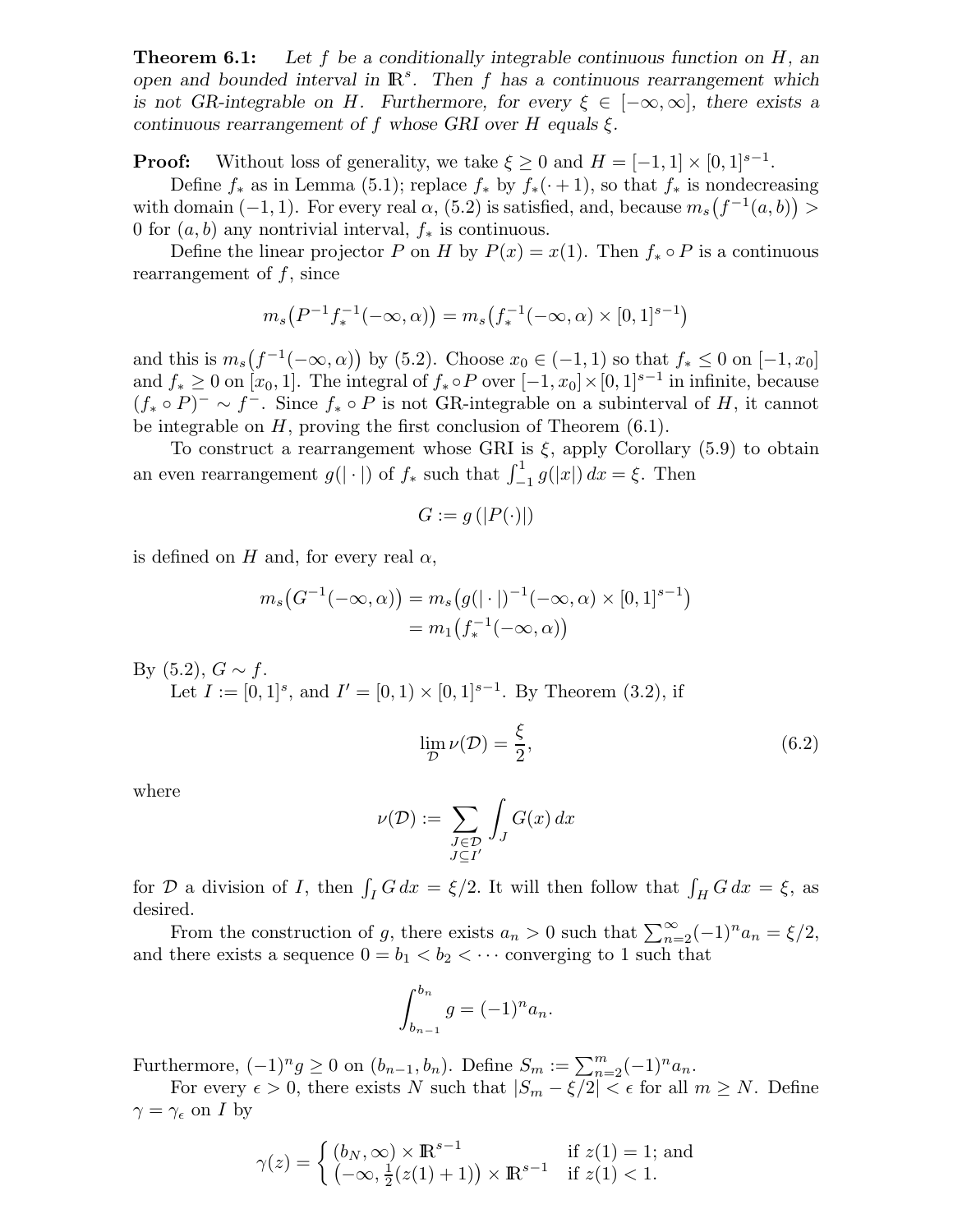Let  $\mathcal{D} = \{(z_J, J)\}\$ be any  $\gamma$ -fine division on I. We'll show that

$$
\left|\nu(\mathcal{D}) - \frac{\xi}{2}\right| < \epsilon,\tag{6.3}
$$

proving (6.2).

For  $J \in \mathcal{D}$ , we let  $[j_1, j_2]$  denote the image of J under the projection P, and define  $A_J := m_s(J)/(j_2 - j_1)$ , the  $(s-1)$ -dimensional area of J's cross-section. Then, provided  $j_2 < 1$ , Fubini's theorem allows  $\int_J G = A_J \int_{j_1}^{j_2} g$ .

Let  $\bigcup' J$  denote the union of all J in D with  $J \nsubseteq I'$ . Let  $\mathcal{D}^n$  denote the collection of those  $J \nsubseteq I'$  for which  $j_1 \leq b_n$ , and let  $\bigcup^n$  and  $\sum^n$  stand for a union and a sum over  $\mathcal{D}^n$ .

Define  $I_n := [b_{n-1}, b_n] \times [0, 1]^{s-1}$ . Then  $I_n \setminus \bigcup' J = I_n \setminus \bigcup^n J$ . Since  $(-1)^n G \geq 0$ on  $I_n$ ,

$$
\int_{I_n \setminus \bigcup^n J} G \le \int_{I_n} G = a_n.
$$

Define

$$
w_n := a_n^{-1} (-1)^n \int_{I_n \setminus \bigcup^n J} G.
$$

Then  $w_n \in [0,1]$ .

Fix n. Every  $J \in \mathcal{D}^n$  has the form  $[j_1, 1] \times K$  for  $j_1 \leq b_n$  and K a closed interval in  $\mathbb{R}^{s-1}$ . For  $J \in \mathcal{D}^n$  define  $J^* := [b_{n-1}, 1] \times K$ . Then  $A_J = A_{J^*}$  and  $I_n \setminus \bigcup^n J \supset I_n \setminus \bigcup^n J^*$  together imply

$$
(-1)^n \int_{I_n \setminus \bigcup^n J} G \ge (-1)^n \int_{I_n \setminus \bigcup^n J^*} G = a_n (1 - \sum^n A_J).
$$

Hence  $w_n \geq 1 - \sum^n A_j$ . Likewise,

$$
(-1)^{n+1} \int_{I_{n+1} \setminus \bigcup^{n+1} J} G \le (-1)^{n+1} \int_{I_{n+1} \setminus \bigcup^{n} J} G = a_{n+1} (1 - \sum^{n} A_J),
$$

so that  $w_{n+1} \leq 1 - \sum^n A_j$ . Therefore, for every n,

 $w_n > w_{n+1}.$ 

Since  $\mathcal D$  is  $\gamma$ -fine, if  $J \nsubseteq I'$ , then  $j_1 > b_N$ , proving  $\mathcal D^n = \emptyset$  for  $n \le N$ . Also, for each of the (finitely many)  $J \subseteq I'$ , we have  $j_2 < 1$ , so there exists  $M > N$  for which  $j_2 < b_M$  for all  $J \subseteq I'$ . In terms of  $w_n$ , these two facts translate to

$$
w_n = \begin{cases} 1 & \text{if } n \le N, \text{ and} \\ 0 & \text{if } n > M. \end{cases}
$$

We now consider  $\nu(\mathcal{D})$ , by definition  $\sum_{J\subseteq I'} \int_J G$ . We choose to write this as

$$
\sum_{n=2}^{\infty} \int_{I_n \setminus \bigcup' J} G = \sum_{n=2}^{\infty} \int_{I_n \setminus \bigcup'^n J} G.
$$

The summand above is zero for all but finitely many terms. In fact,

$$
\nu(\mathcal{D}) = \sum_{n=2}^{N} (-1)^n a_n + \sum_{n=N+1}^{M} (-1)^n a_n w_n.
$$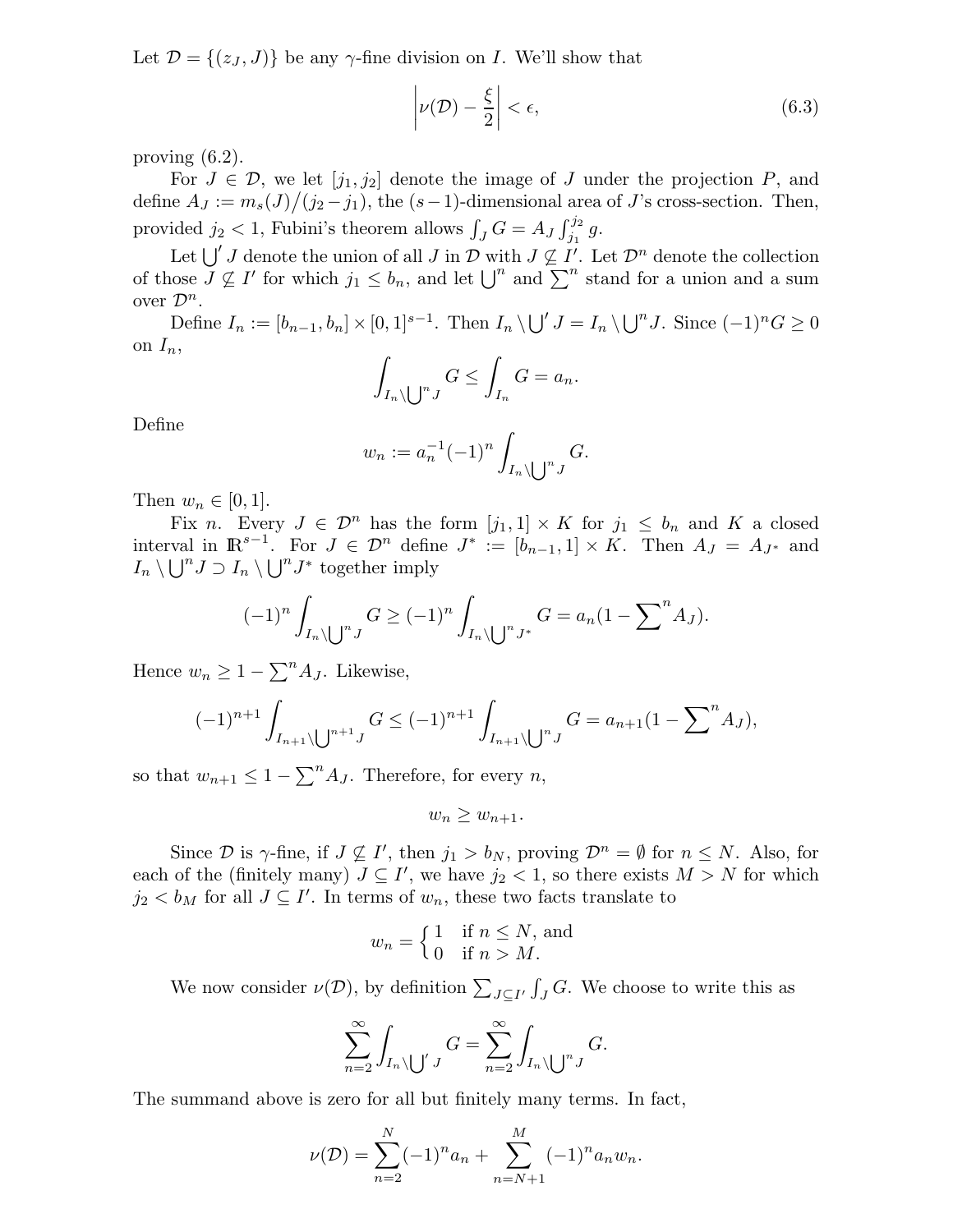Summation by parts gives

$$
S_N + \sum_{n=N+1}^{M} (-1)^n a_n w_n = \sum_{n=N}^{M} S_n (w_n - w_{n+1}),
$$

which, on the one hand, is

$$
\leq \left(\frac{\xi}{2} + \epsilon\right) \sum_{n=N}^{M} (w_n - w_{n+1})
$$

$$
= \frac{\xi}{2} + \epsilon,
$$

and, on the other, is  $\geq \xi/2 - \epsilon$ . Thus (6.3) is true, completing the proof.

## APPENDIX



Figure 3: A rearrangement  $g(|x|)$  of  $f(x) = x/(1-x^2)$ .

Figure 3 shows a rearrangement of  $f(x) = x/(1-x^2)$  on the interval  $(-1, 1)$ , constructed as in the proof of Theorem  $(5.8)$ . Since f is monotone, the radial (i.e., even) rearrangements of  $f^+$  and  $-f^-$  satisfy  $g_+(x|) = -g_-(x|x) = f(2|x|)$  on  $\left(-\frac{1}{2}\right)$  $\frac{1}{2}, \frac{1}{2}$  $(\frac{1}{2})$ . Calculations were made using  $a_m = (m+1)^{-1}$ , so that the GRI equals  $\ln 4 - 1$ .

Each  $\rho_m$  is piecewise linear, with its derivative taking the values  $\pm 2^k$  for  $k \geq 2$ . Thus the graph of  $g(|x|)$  is composed of horizontally scaled segments of the original graph, each appearing four times with a scaling factor  $\pm 2^k$  for every  $k \geq 3$ . By (5.17) and  $(5.18)$ , the integral of the rearrangement between any two successive x-intercepts equals one term of the series  $\sum_{m\geq 2}(-1)^m a_m$ .

# ACKNOWLEDGMENTS

The author wishes to thank to Professor Robert McLeod for generous and helpful clarifications of his remarks in [2].